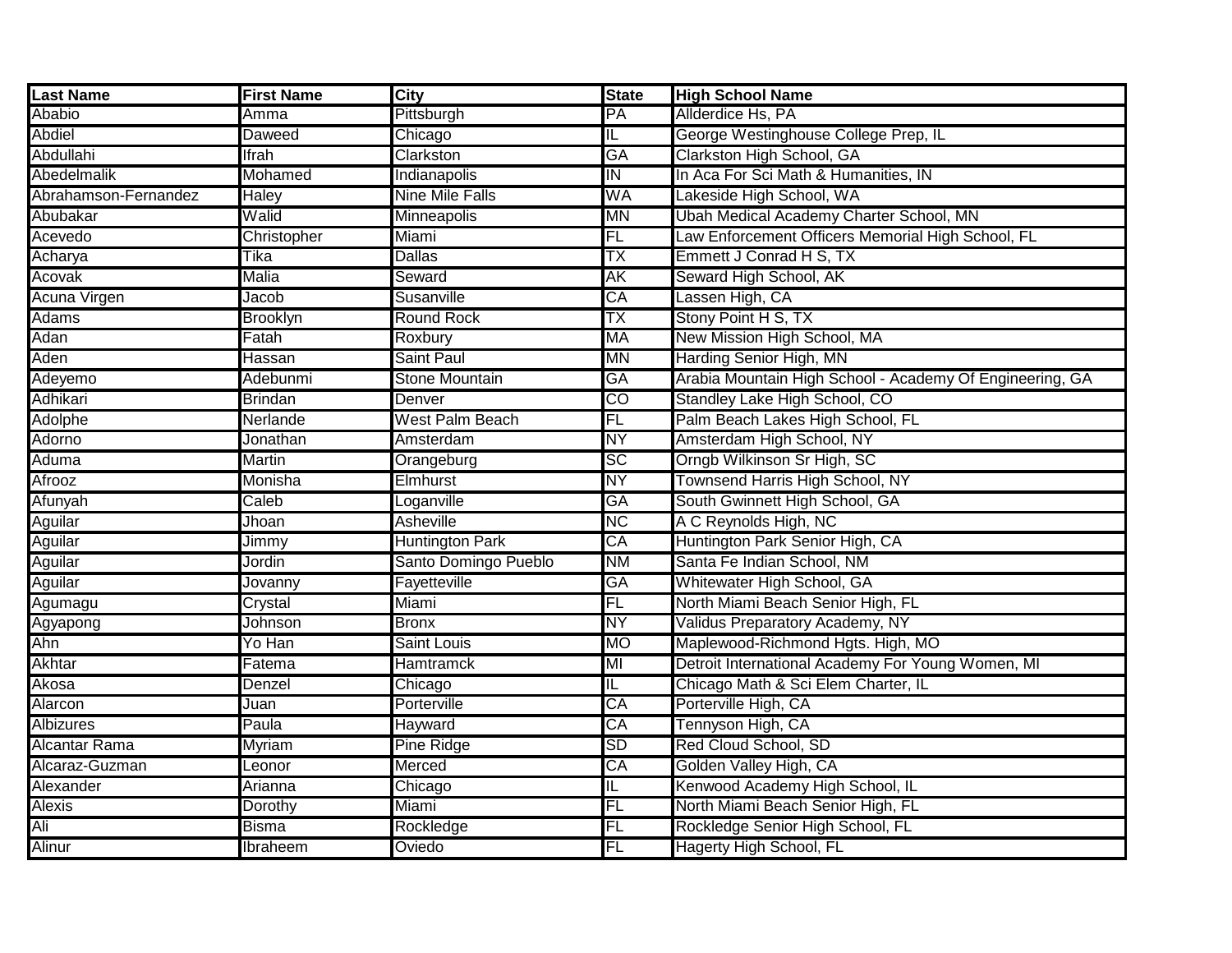| Allender           | Jada            | Eugene                | $\overline{\text{OR}}$ | Sheldon High School, OR                                |
|--------------------|-----------------|-----------------------|------------------------|--------------------------------------------------------|
| <b>Allison</b>     | Dominique       | Tsaile                | AΖ                     | St Michael Indian School, AZ                           |
| Almaraz            | Mireya          | <b>Port Isabel</b>    | ТX                     | Port Isabel H S, TX                                    |
| Alpough            | Armani          | <b>Port Arthur</b>    | ТX                     | Memorial High School, TX                               |
| Alvarado Gutierrez | <b>Alan</b>     | Victor                | NΥ                     | Victor Senior High School, NY                          |
| Alvarez            | Emmanuel        | Flemington            | <b>NJ</b>              | Brandon High School, FL                                |
| Amaya              | Enrique         | El Paso               | ТX                     | Valle Verde Early College H S, TX                      |
| Ambrosio           | Jessica         | Los Angeles           | CA                     | Los Angeles High School Of The Arts (Lahsa), CA        |
| <b>Ameryun</b>     | John            | Kansas City           | <b>MO</b>              | North Kansas City High, MO                             |
| Anderson           | Joshua          | <b>Tuba City</b>      | AΖ                     | Tuba City High School, AZ                              |
| Anderson           | Shacoria        | <b>Hopkins</b>        | <b>SC</b>              | Lower Richland High, SC                                |
| Andrade            | Gustavo         | Tucson                | AZ                     | University High School, AZ                             |
| Anglin             | <b>Bella</b>    | Eugene                | OR                     | Churchill High School, OR                              |
| Anning             | Emmanuel        | <b>Bronx</b>          | <b>NY</b>              | Bronx Leadership Academy li High School, NY            |
| Apkaw              | Celeste         | Sacaton               | ΑZ                     | Riverside Indian School, OK                            |
| Aquart             | Jahre           | <b>Atlanta</b>        | GA                     | The Best Academy High School At Benjamin S. Carson, GA |
| Arambula           | Sergio          | San Antonio           | TX                     | Brackenridge H S, TX                                   |
| Arcaina            | Vanni Jefferson | Las Vegas             | NV                     | Desert Pines High School, NV                           |
| Arceo              | Shane           | <b>Newport News</b>   | VA                     | Denbigh High, VA                                       |
| Arellano           | Tania           | <b>Hamlin</b>         | <b>NY</b>              | Kendall Junior-Senior High School, NY                  |
| <b>Arkie</b>       | Ryan            | Paguate               | <b>NM</b>              | Laguna-Acoma High, NM                                  |
| Arnold             | Chai            | <b>Palm Desert</b>    | CA                     | Cathedral City High, CA                                |
| Arreaga            | Tonv            | Cincinnati            | OH                     | Roger Bacon High School, OH                            |
| Arthur             | Lily-Michelle   | Cincinnati            | $\overline{O}$ H       | Norwood High School, OH                                |
| Asaolu             | Anuoluwapo      | Saint Paul            | ΜN                     | Harding Senior High, MN                                |
| Asemota            | Victor          | Claremont             | CA                     | Claremont High, CA                                     |
| Astorga            | <b>Daisy</b>    | Albuquerque           | <b>NM</b>              | Atrisco Heritage Academy Hs, NM                        |
| Atencio            | Nicole          | Gallup                | <b>NM</b>              | Miyamura High School, NM                               |
| Atupulazi          | Nneka           | Newark                | DE                     | St Mark's High School, DE                              |
| Avila Rodriguez    | <b>Esther</b>   | Phoenix               | AΖ                     | Carl Hayden High School, AZ                            |
| Awwal              | Adiza           | Central Islip         | <b>NY</b>              | Central Islip Senior High School, NY                   |
| Ayala              | Leonard         | El Paso               | ТX                     | Silva Health Magnet, TX                                |
| Azamati            | Belinda         | Gaithersburg          | MD                     | Poolesville High, MD                                   |
| <b>Badillo</b>     | Manuel          | Asheboro              | <b>NC</b>              | Asheboro High, NC                                      |
| Bah                | Amadou          | Atlanta               | <b>GA</b>              | The Best Academy High School At Benjamin S. Carson, GA |
| <b>Bahe</b>        | Nicole          | <b>Saint Michaels</b> | AΖ                     | Ganado High School, AZ                                 |
| <b>Baijnath</b>    | Jada            | <b>Valley Stream</b>  | <b>NY</b>              | Poly Prep Country Day Sch, NY                          |
| <b>Bailey</b>      | Jordyn          | Detroit               | MI                     | Oak Park High School, MI                               |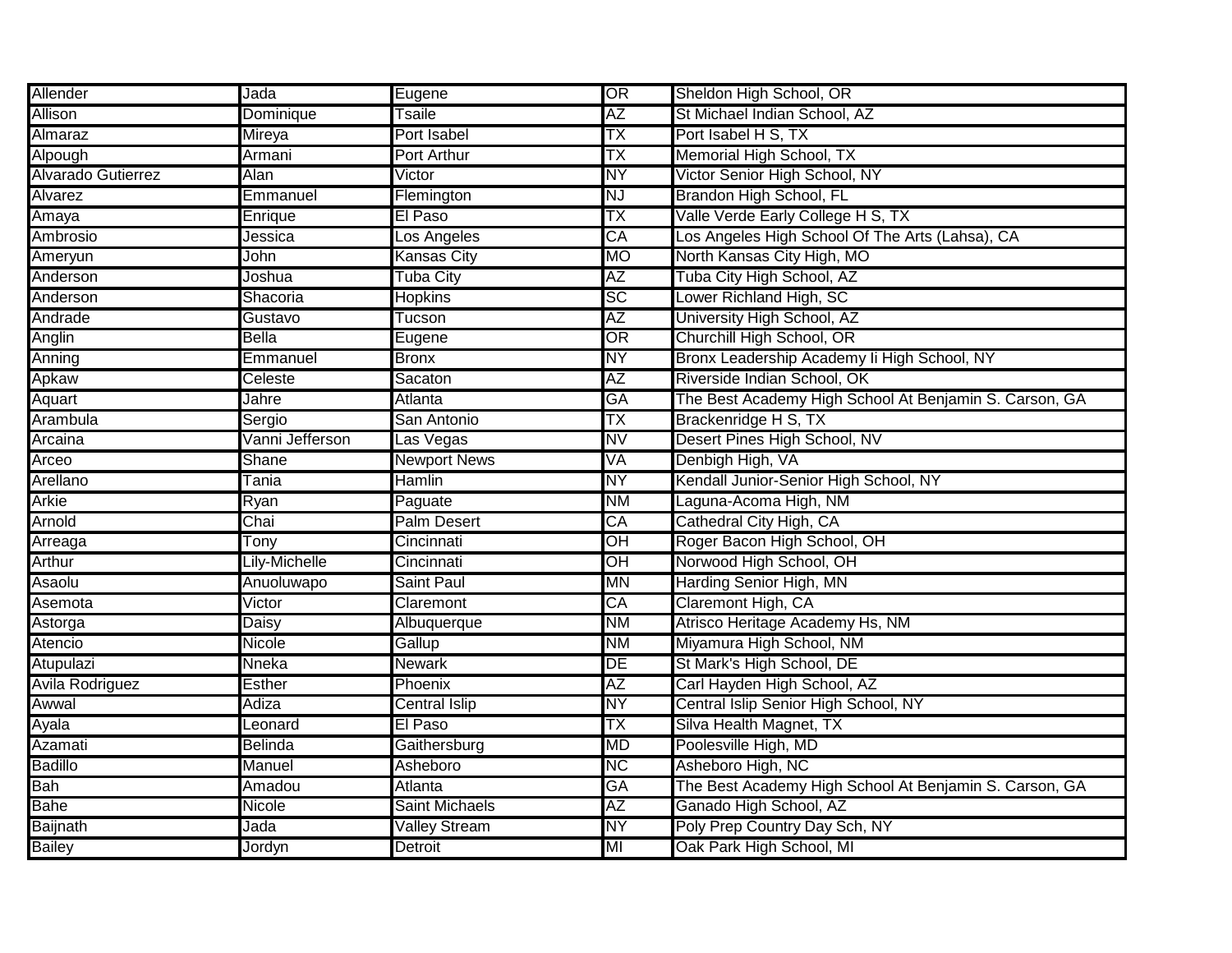| <b>Bailey-Burke</b> | Christian       | <b>High Point</b>     | <b>NC</b>               | North Carolina School Of Science And Mathematics, NC |
|---------------------|-----------------|-----------------------|-------------------------|------------------------------------------------------|
| <b>Baker</b>        | D'Angelo        | Uniontown             | AL                      | Robert C Hatch High Sch, AL                          |
| <b>Balanon</b>      | Gabrielle       | <b>Seattle</b>        | WA                      | Franklin High School, WA                             |
| <b>Balde</b>        | Mamadou         | <b>Beaumont</b>       | ТX                      | Ozen H S, TX                                         |
| <b>Bamidele</b>     | Adebola         | <b>Powder Springs</b> | GA                      | South Cobb High School, GA                           |
| <b>Bappe</b>        | Mohammed        | Lansdowne             | PA                      | Cfs - The School At Church Farm, PA                  |
| <b>Barajas</b>      | <b>Tania</b>    | San Diego             | СA                      | Point Loma High, CA                                  |
| Barajas Hernandez   | Yoanna          | Woodburn              | OR                      | Wellness, Business And Sports School, OR             |
| <b>Barfield</b>     | Sara            | Fairmont              | <b>NC</b>               | Fairmont High, NC                                    |
| <b>Barlow</b>       | Chad            | Tuba City             | AΖ                      | Tuba City High School, AZ                            |
| <b>Barnes</b>       | <b>Britainy</b> | El Paso               | TΧ                      | Eastwood Hs, TX                                      |
| <b>Barnett</b>      | Arkey           | <b>New York</b>       | <b>NY</b>               | High School For International-Business & Finance, NY |
| Barragan            | Andrea          | Hawthorne             | CA                      | Lawndale High, CA                                    |
| <b>Barraza</b>      | Hector          | Meridian              | $\overline{\mathbb{D}}$ | Meridian Technical Chartr High, ID                   |
| Barraza             | Oscar           | Cicero                | π                       | J Sterling Morton East High Sch, IL                  |
| <b>Barrera</b>      | Maribel         | Denton                | ТX                      | Denton H S, TX                                       |
| <b>Barrett</b>      | Lanisha         | <b>Hollywood</b>      | FL                      | Miramar High School, FL                              |
| <b>Barron</b>       | Lotus           | Philadelphia          | PA                      | Mastery Cs - Thomas Campus, PA                       |
| <b>Barrueta</b>     | Halimi          | El Paso               | ΤX                      | Cathedral High School, TX                            |
| <b>Batar</b>        | Ibrahim         | <b>Salt Lake City</b> | UT                      | Academy For Math Engineering & Science (Ames), UT    |
| <b>Batista</b>      | Joshua          | Wellington            | FL                      | <b>Wellington High School, FL</b>                    |
| <b>Baul</b>         | Rajat           | Northfield            | NJ                      | Mainland Reg H S, NJ                                 |
| Bautista            | Marylu          | Los Angeles           | Ca                      | Central La Area New High School #9, CA               |
| Becerra             | Leah            | Gardena               | CA                      | Port Of Los Angeles High, CA                         |
| <b>Begay</b>        | Euraylia        | <b>Holbrook</b>       | ΑZ                      | Holbrook Seventh-Day Adventist Indian School, AZ     |
| Begay               | Kayla           | Lupton                | AΖ                      | Gallup High, NM                                      |
| <b>Begay</b>        | <b>Makarios</b> | Phoenix               | AΖ                      | Washington High School, AZ                           |
| Begay               | <b>Tristin</b>  | Tuba City             | AΖ                      | Tuba City High School, AZ                            |
| <b>Beharry</b>      | Vidur           | Bronx                 | NY                      | Dewitt Clinton High School, NY                       |
| <b>Belinti</b>      | Thalius         | <b>Saint Michaels</b> | AΖ                      | Ganado High School, AZ                               |
| Bell                | Stephanie       | Pontiac               | MI                      | Pontiac Academy For Excellence - High School, MI     |
| Belone              | Tyrel           | Payson                | UT                      | Payson High, UT                                      |
| <b>Beltran</b>      | Benjamin        | Nevada City           | CA                      | Nevada Union High, CA                                |
| <b>Bempong</b>      | Aeden           | Amarillo              | ТX                      | Amarillo H S, TX                                     |
| <b>Benavides</b>    | Sandra          | South Gate            | CA                      | South East High, CA                                  |
| Bender              | Jacob           | Ashland               | WI                      | Ashland High, WI                                     |
| <b>Berhane</b>      | Hanna           | Rockville             | <b>MD</b>               | Wheaton High, MD                                     |
| Berhanu             | Kawther         | Snellville            | GA                      | South Gwinnett High School, GA                       |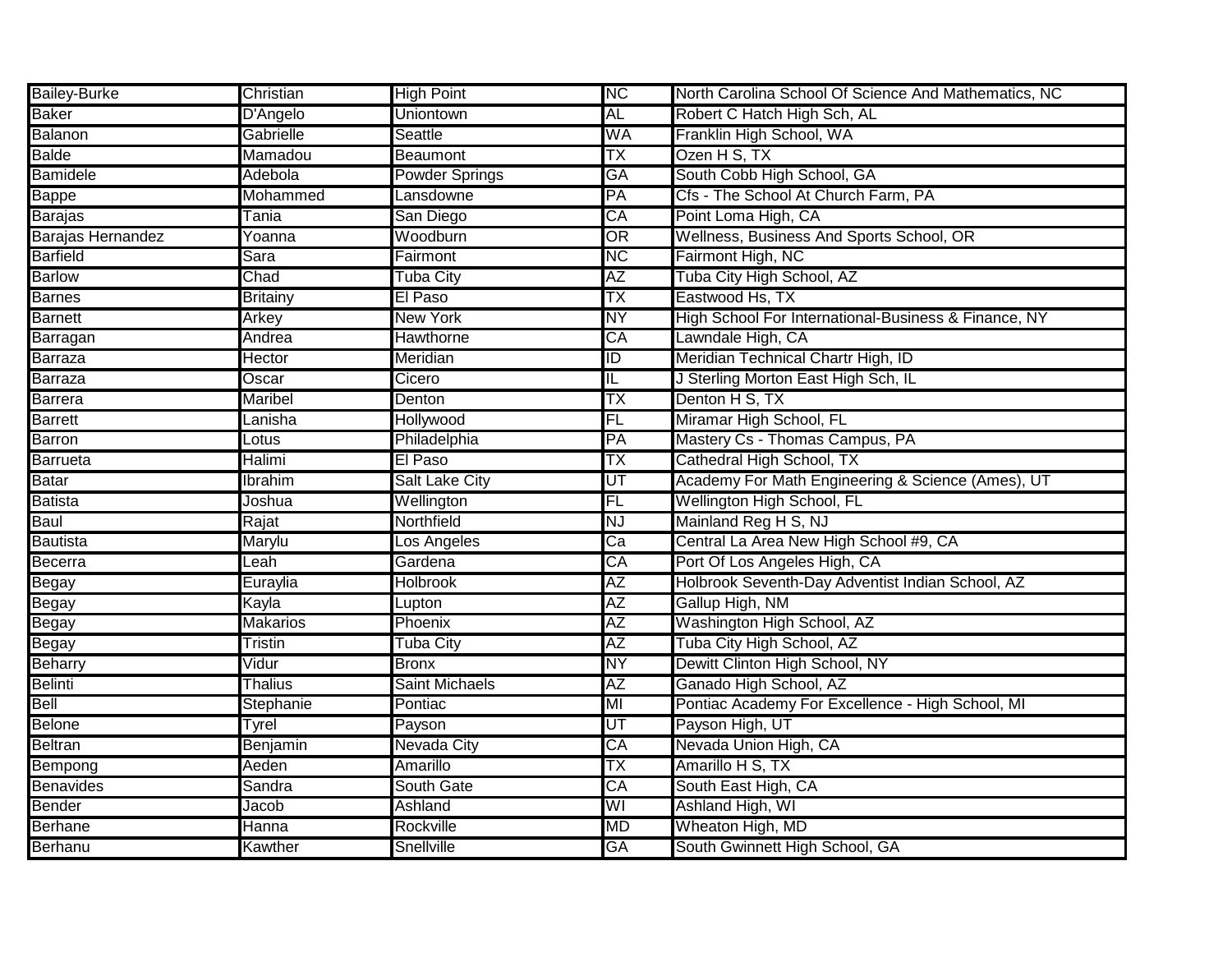| Berlanga        | Kevin           | <b>Brownsville</b>   | ТX                                | Porter H S, NY                                          |
|-----------------|-----------------|----------------------|-----------------------------------|---------------------------------------------------------|
| Bernal          | Heraclio        | _aredo               | ТX                                | Nixon H S, TX                                           |
| Bhangu          | Navreet         | Wayne                | MI                                | Wayne Memorial High School, MI                          |
| Bienvenu        | Arianne         | <b>Brooklyn</b>      | NY                                | Millennium Brooklyn High School, NY                     |
| <b>Billie</b>   | Orville         | Farmington           | ΝM                                | Farmington High, NM                                     |
| Bingham         | Charlie         | Flint                | MI                                | Southwestern Academy, MI                                |
| Bitanga         | Deborah         | Kodiak               | AΚ                                | Kodiak High School, AK                                  |
| <b>Bitsie</b>   | <b>Bryce</b>    | Albuquerque          | <b>NM</b>                         | St Pius X High School, NM                               |
| Blackwater      | Tyler           | Chinle               | $\overline{AZ}$                   | Chinle High School, AZ                                  |
| <b>Blalock</b>  | Precious        | <b>Atlanta</b>       | GA                                | South Atlanta School Of Health And Medical Science, GA  |
| <b>Blancas</b>  | Magdalena       | El Paso              | ТX                                | Loretto Academy, TX                                     |
| <b>Blanco</b>   | Mayra           | San Diego            | CA                                | Westview High, CA                                       |
| <b>Blunt</b>    | Zoryana         | <b>Saint Louis</b>   | <b>MO</b>                         | Carnahan Sch. Of The Future, MO                         |
| <b>Boney</b>    | <b>Marcus</b>   | Greenville           | NС                                | North Pitt High, NC                                     |
| <b>Bonilla</b>  | Pedro           | Elmhurst             | NΥ                                | Queens Vocational And Technical High School, NY         |
| Bovell          | Rhasaan         | Silver Spring        | MD                                | Northwood High School, MD                               |
| <b>Bowen</b>    | Kalyn           | <b>Pearl City</b>    | $\overline{\mathsf{H}\mathsf{I}}$ | Pearl City High School, HI                              |
| <b>Boyd</b>     | Shaine          | Ganado               | AΖ                                | Ganado High School, AZ                                  |
| Boye-Doe        | <b>Stella</b>   | <b>Bronx</b>         | NY                                | Marble Hill High School Of International Studies, NY    |
| <b>Boykin</b>   | James           | Camden               | SC                                | Camden High, SC                                         |
| <b>Briggs</b>   | Christopher     | <b>Oklahoma City</b> | $\overline{\text{OK}}$            | Northwest Classen Hs, OK                                |
| <b>Brigham</b>  | Ashley          | Madill               | $\overline{\text{OK}}$            | Tishomingo Hs, OK                                       |
| <b>Brioso</b>   | Daniel          | West Hempstead       | NΥ                                | West Hempstead High School, NY                          |
| <b>Brooks</b>   | Logan           | San Antonio          | ТX                                | Madison H S, TX                                         |
| <b>Brooks</b>   | Tiara           | Decatur              | GA                                | Mcnair High School, GA                                  |
| <b>Brown</b>    | Celeste         | San Luis Obispo      | CA                                | Mission College Preparatory, CA                         |
| <b>Brown</b>    | Charelle        | Santo Domingo Pueblo | <b>NM</b>                         | Santa Fe Indian School, NM                              |
| <b>Brown</b>    | Devonte         | Saint Louis          | MO                                | Lafayette Sr. High, MO                                  |
| <b>Brown</b>    | Elijah          | West Palm Beach      | FL                                | Palm Beach Lakes High School, FL                        |
| <b>Brown</b>    | Eric            | <b>Winston Salem</b> | <b>NC</b>                         | Parkland High, NC                                       |
| <b>Brown</b>    | Jada            | Chicago              | IL.                               | Lindblom Math & Science Acad Hs, IL                     |
| <b>Brown</b>    | Jordan          | Decatur              | GA                                | Atlanta International School, GA                        |
| <b>Brown</b>    | Noah            | Hollywood            | FL                                | Somerset Academy Charter High School Miramar Campus, FL |
| <b>Brown</b>    | Shenoa          | Stockbridge          | GA                                | Woodland High School, GA                                |
| <b>Brown</b>    | Victoria        | Petersburg           | VA                                | Appomattox Regional Governor's School, VA               |
| <b>Brown</b>    | Vikki           | San Diego            | CA                                | Kearny Sct, CA                                          |
| <b>Browning</b> | Dylon           | Glenview             | IL.                               | New Trier Township H S Winnetka, IL                     |
| <b>Brubaker</b> | <b>Kristian</b> | Longmont             | CO                                | Silver Creek High School, CO                            |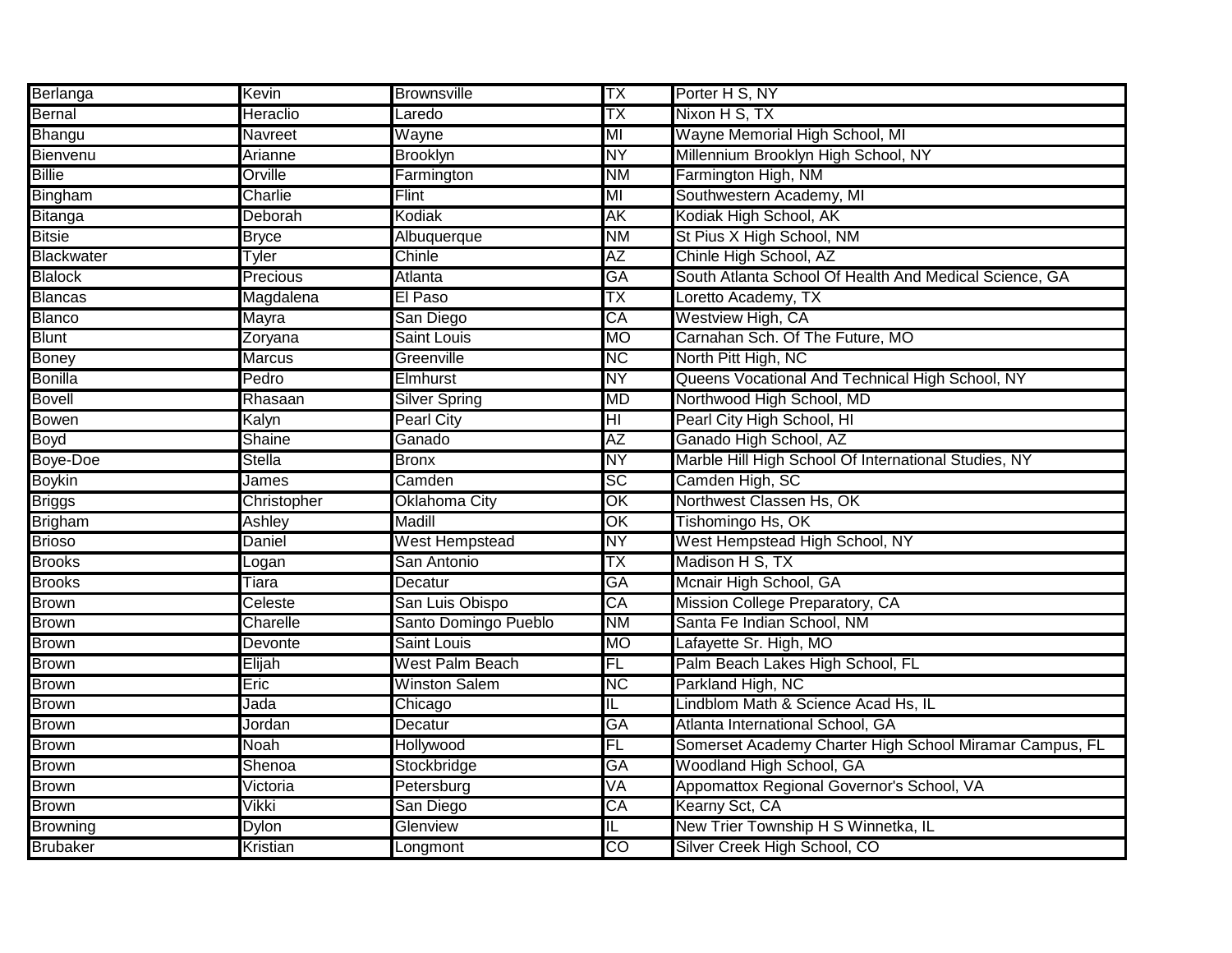| <b>Bueno</b>           | Stephanie        | San Diego            | CA                       | Health Sciences High And Middle College, CA       |
|------------------------|------------------|----------------------|--------------------------|---------------------------------------------------|
| Bui                    | Anna             | Oakland              | CA                       | ighthouse Community Charter High, CA              |
| Bui                    | <b>Trong Duc</b> | Miami                | FL                       | Southwest Miami Senior High, FL                   |
| <b>Burch</b>           | Katrina          | <b>Atlanta</b>       | GA                       | Tech High School, GA                              |
| <b>Burse</b>           | India            | <b>Memphis</b>       | TN                       | White Station High School, TN                     |
| <b>Bussell</b>         | Vanessa          | Hoopa                | CA                       | Hoopa Valley High, CA                             |
| <b>Bustos Carrillo</b> | Andres           | San Diego            | CA                       | St Augustine High School, CA                      |
| <b>Butler</b>          | Robert           | Compton              | CA                       | California Academy Of Mathematics And Science, CA |
| <b>Byers</b>           | Frank            | <b>Dallas</b>        | ТX                       | South Oak Cliff H S, TX                           |
| <b>Byun</b>            | Jiwon            | Tempe                | AΖ                       | Mcclintock High School, AZ                        |
| Cadman                 | Quentin          | Flagstaff            | AΖ                       | Flagstaff High School, AZ                         |
| Camarillo              | Clarissa         | Rio Hondo            | ТX                       | Los Fresnos H S, TX                               |
| Camp                   | Courtney         | Jonesboro            | GA                       | Mundy's Mill High School, GA                      |
| Campbell               | Kimonie          | West Palm Beach      | FL                       | Palm Beach Lakes High School, FL                  |
| Camper                 | <b>Braylon</b>   | Maumelle             | ΑR                       | Maumelle High School, TN                          |
| Cao                    | Vicky            | Garden Grove         | CA                       | Rancho Alamitos High, CA                          |
| Capobianco             | Jamal            | Pompano Beach        | FL                       | Blanche Ely High School, FL                       |
| Caponetto              | Jon              | <b>Burns</b>         | OR                       | Burns High School, OR                             |
| Cardenas               | Lemuel           | Upland               | CA                       | Alta Loma High, CA                                |
| Carreon                | Isanete          | South Gate           | CA                       | South East High, CA                               |
| Carrywater             | Cory             | Hays                 | МT                       | Hays-Lodge Pole High Sch, MT                      |
| Carter                 | Triquanna        | Atlanta              | <b>GA</b>                | Washington High School Senior Academy, GA         |
| Casas                  | Enrique          | Chicago              | IL                       | Lincoln Park High School, IL                      |
| Casas                  | Sofia            | Eagle Pass           | ТX                       | C C Winn High School, TX                          |
| Cash                   | Kai              | <b>Bronx</b>         | NΥ                       | Mount St Michael Academy, NY                      |
| Casillas               | Adam             | La Quinta            | CA                       | La Quinta High, CA                                |
| Casimir                | Olivia           | Loganville           | GA                       | South Gwinnett High School, GA                    |
| Castillo               | Yoselin          | Mc Farland           | CA                       | Mcfarland High, CA                                |
| Castro-Brizendine      | Cristian         | Omaha                | <b>NE</b>                | Omaha South Magnet High School, NE                |
| Cattle                 | Javier           | <b>Winston Salem</b> | <b>NC</b>                | Parkland High, NC                                 |
| Cave                   | Nkosi            | Covington            | GA                       | Newton High School, GA                            |
| Ceniceros              | Miguel           | Hawthorne            | CA                       | Da Vinci Science, CA                              |
| Cephas                 | Jhaunae          | Lithonia             | GA                       | Dekalb School Of The Arts, GA                     |
| Cervantes              | Jesus            | Phoenix              | AΖ                       | Sierra Linda High School, AZ                      |
| Cervantes              | Jose             | Inglewood            | CA                       | Inglewood High, CA                                |
| Chaffin                | Lindsey          | Tahlequah            | $\overline{\mathsf{OK}}$ | Tahlequah Hs, OK                                  |
| Chaires                | Hector           | El Paso              | ТX                       | Cathedral High School, TX                         |
| Chambers               | Jamel            | Chicago              | F                        | Urban Prep Academy Charter Hs, IL                 |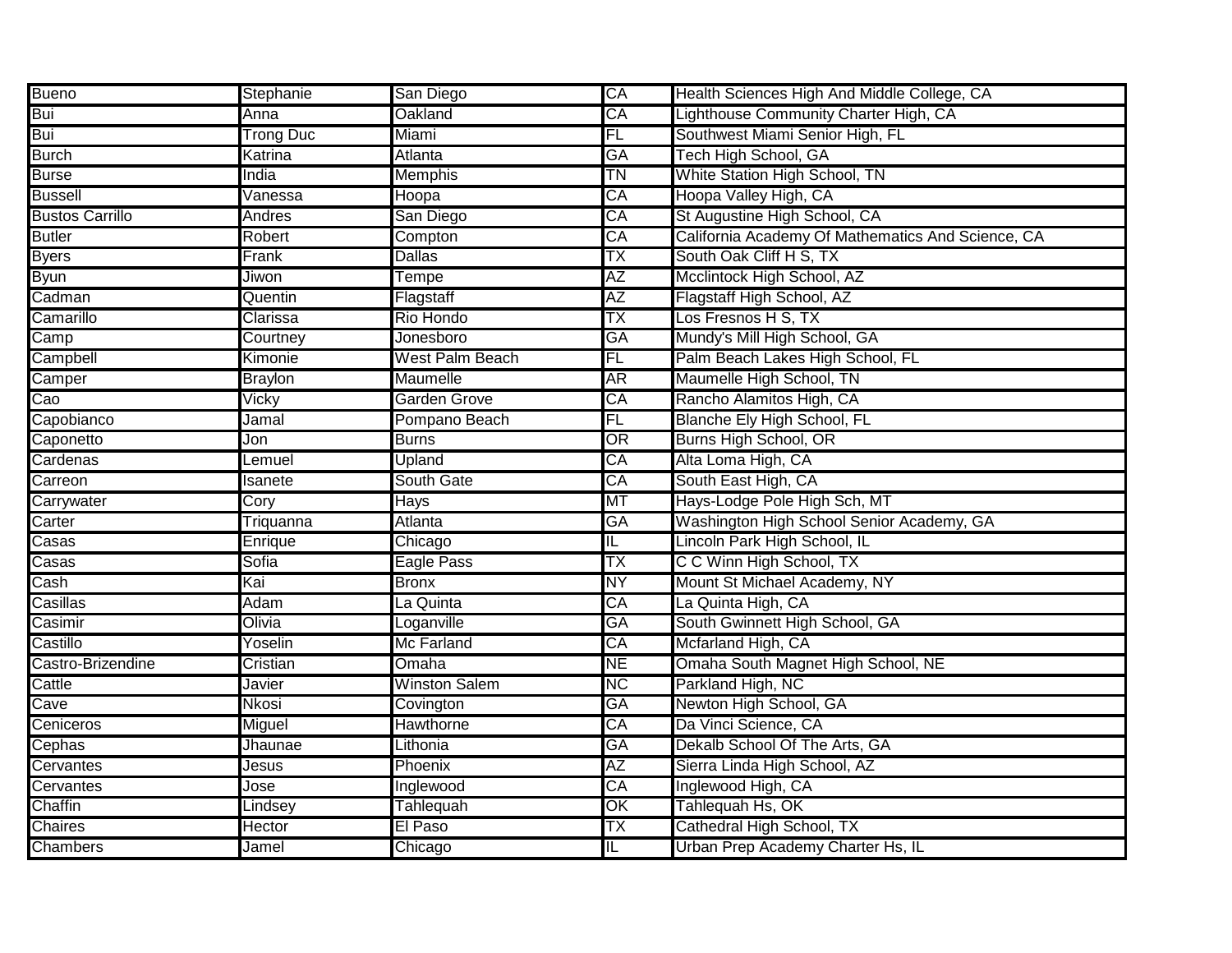| Chamlagai           | Chandra        | Springfield           | MA                      | Springfield Central High, MA            |
|---------------------|----------------|-----------------------|-------------------------|-----------------------------------------|
| Chamlagai           | Lila           | Springfield           | <b>MA</b>               | Springfield Central High, MA            |
| Chan                | Justin         | Fremont               | CA                      | American High, CA                       |
| Chandler            | Christopher    | Washington            | DC                      | Woodson H.D. Shs, DC                    |
| <b>Charles</b>      | Antoinette     | <b>Stone Mountain</b> | GA                      | Dekalb Early College Academy, GA        |
| Charles             | Tyton          | Carencro              | LÄ                      | Carencro High School, LA                |
| Charlie             | Rachelle       | Tampa                 | FL                      | <b>Berkeley Preparatory School, FL</b>  |
| Chavarria Villa     | Nanci          | Corning               | CA                      | Hamilton High, CA                       |
| Chavero             | Emilia         | <b>Sullivan City</b>  | ТX                      | La Joya H S, TX                         |
| Chavez              | <b>Maria</b>   | Denver                | $\overline{CO}$         | Mapleton Early College High School, CO  |
| Chen                | <b>Brendon</b> | <b>Diamond Bar</b>    | CA                      | Diamond Ranch High, CA                  |
| Chen                | <b>Dickson</b> | Seattle               | WA                      | Ingraham High School, WA                |
| Cheung              | William        | <b>Taylorsville</b>   | <b>NC</b>               | Alexander Central High, NC              |
| Chhokar             | Kirandeep      | Vista                 | CA                      | Mission Vista High, CA                  |
| Chief               | James          | Kyle                  | <b>SD</b>               | Little Wound School, SD                 |
| Childress           | Robert         | <b>Houston</b>        | ТX                      | Sterling H S, TX                        |
| Chiu                | Mei            | <b>Daly City</b>      | CA                      | Jefferson High, CA                      |
| Cho                 | <b>Elliot</b>  | Wilmington            | <b>NC</b>               | Isaac M Bear High, NC                   |
| Chow                | Simon          | Los Angeles           | CA                      | Francisco Bravo Medical Magnet High, CA |
| Chowdhury           | Nahiyan        | <b>Skokie</b>         | IL                      | Niles North High School, IL             |
| Chrisp              | Tyree          | <b>Fort Myers</b>     | FL                      | Fort Myers High School, FL              |
| Cirius              | Bell           | West Palm Beach       | FL                      | Inlet Grove Community High School, FL   |
| <b>Clark</b>        | Kirstan        | <b>Holdenville</b>    | OK                      | Holdenville Hs, OK                      |
| Clitso              | Valentina      | Kayenta               | ΑZ                      | Monument Valley High School, AZ         |
| Cohen               | Alexis         | Atlanta               | GA                      | North Atlanta High School, GA           |
| Colbert             | Alexis         | Saint Louis           | <b>MO</b>               | Carnahan Sch. Of The Future, MO         |
| Colburn             | <b>Blake</b>   | Checotah              | OK                      | Checotah Hs, OK                         |
| Coleman             | Jalen          | Atlanta               | GA                      | Woodward Academy, GA                    |
| Collins             | Gequasha       | _eawood               | KS                      | Notre Dame De Sion School, MO           |
| Colquitt            | Jackie         | Evanston              | $\overline{\mathsf{L}}$ | Evanston Twp High School, IL            |
| Comma               | Isis           | Phoenix               | AΖ                      | Camelback High School, AZ               |
| Contreras           | <b>Mario</b>   | San Diego             | CA                      | San Ysidro High, CA                     |
| Coon                | Chelsea        | Franklinton           | LA                      | Franklinton High School, LA             |
| Corona-Quevedo      | Jovani         | <b>Salem</b>          | OR                      | Mckay High School, OR                   |
| Correa              | Ayleen         | <b>Brooklyn</b>       | <b>NY</b>               | High School Of Telecommunications, NY   |
| <b>Cortes Perez</b> | Juan           | Mcminnville           | OR                      | Mcminnville High School, OR             |
| Covarrubias         | Ivan           | Oxnard                | CA                      | Channel Islands High, CA                |
| Crispin             | Estefany       | Saint Paul            | MN                      | White Bear South Campus Senior, MN      |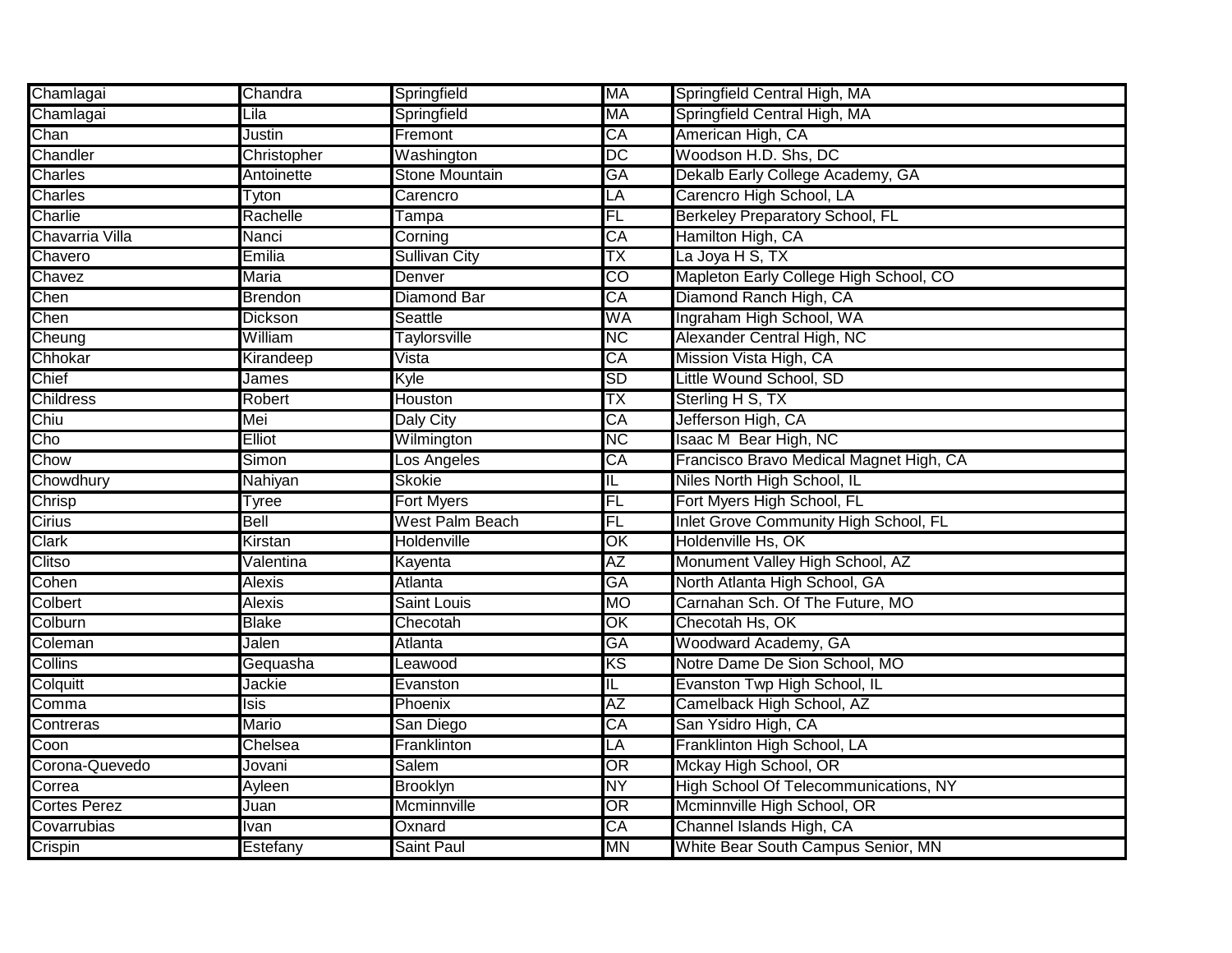| Crite            | Darius          | Hamburg            | <b>AR</b>               | Hamburg High School, AR                                |
|------------------|-----------------|--------------------|-------------------------|--------------------------------------------------------|
| Crump            | Tyanna          | <b>New Orleans</b> | LA                      | New Orleans Charter Science And Mathematics Hs, LA     |
| Crumpton         | Micah           | Columbia           | <b>SC</b>               | Keenan High, SC                                        |
| Cruz             | Erikjone        | Corvallis          | OR                      | Corvallis High School, OR                              |
| Cruz             | Naomi           | Miami              | FL                      | Miami Springs Senior High School, FL                   |
| Curtis           | LaRon           | Fayetteville       | GA                      | Creekside High School, GA                              |
| Cusic            | Kaylynn         | Chicago            | IL                      | Young Womens Leadership Chartr Hs, IL                  |
| Da Graca         | Eddie           | <b>Hyde Park</b>   | <b>MA</b>               | New Mission High School, MA                            |
| Dace             | Fransha         | Chicago            | $\overline{\mathsf{L}}$ | Lincoln Park High School, IL                           |
| Dahir            | Hawa            | Salt Lake City     | UT                      | Cottonwood High, UT                                    |
| Dang             | Duyen           | San Diego          | CA                      | Kearny International Business, CA                      |
| <b>Daniels</b>   | <b>Brittany</b> | Chicago            | IL                      | Dunbar Vocational Career Acad Hs, IL                   |
| <b>Daniels</b>   | Carneisha       | Tyler              | ТX                      | John Tyler H S, TX                                     |
| <b>Daniels</b>   | Dante           | <b>Baltimore</b>   | MD                      | Mergenthaler Vocational-Technical High, MD             |
| Davidson         | Franklin        | <b>Stilwell</b>    | OK                      | Stilwell Hs, OK                                        |
| Davila           | Alejandra       | San Bernardino     | CA                      | Cajon High, CA                                         |
| <b>Davila</b>    | Leone           | Salem              | $\overline{\text{OR}}$  | South Salem High School, OR                            |
| Davis            | Diamond         | Atlanta            | GA                      | South Atlanta School Of Health And Medical Science, GA |
| <b>Davis</b>     | Stacy           | <b>Belcourt</b>    | <b>ND</b>               | Turtle Mountain High School, ND                        |
| Dawson           | Jamil           | Little Rock        | <b>AR</b>               | E-stem Public Charter High School, AR                  |
| De La Garza      | Flor            | Denton             | ТX                      | Denton H S, TX                                         |
| Decorah          | Alyssa          | Tomah              | WI                      | Tomah High, WI                                         |
| <b>DeCoteau</b>  | Tristan         | <b>Belcourt</b>    | <b>ND</b>               | Furtle Mountain High School, ND                        |
| <b>Delatorre</b> | Ivan            | Whittier           | CA                      | California High, CA                                    |
| Delavega         | Sharon          | Chicago            | IL.                     | Kelvyn Park High School, IL                            |
| Delgado          | Jose            | Denver             | $\overline{CO}$         | Denver School Of Science And Technology, CO            |
| Demery           | LaTara          | Kansas City        | KS                      | Sumner Academy Of Arts & Science, KS                   |
| Demmessie        | Solomon         | Saint Paul         | MN                      | Roseville Area Senior High, MN                         |
| <b>DeOrio</b>    | Alexandra       | London             | En                      | American School In London, FC                          |
| Dervil           | Therlking       | Lehigh Acres       | FL                      | Golden Gate High School, FL                            |
| Diaz             | Alejandro       | El Paso            | ТX                      | Parkland Hs, TX                                        |
| Diaz             | Elie            | Groveland          | FL                      | Lake Minneola High School, FL                          |
| Diaz             | Joseph          | Logan              | UT                      | Sky View High, UT                                      |
| Dick             | Katheryn        | <b>Harrah</b>      | WA                      | White Swan High School, WA                             |
| <b>Diggs</b>     | Chloe           | Pasadena           | <b>MD</b>               | North County High, MD                                  |
| <b>Dimas</b>     | <b>Betsy</b>    | Toppenish          | WA                      | Toppenish High School, WA                              |
| <b>Dimick</b>    | Paris           | Detroit            | MI                      | King High School, MI                                   |
| Dinehdeal        | Thomasina       | <b>Tuba City</b>   | ΑZ                      | Tuba City High School, AZ                              |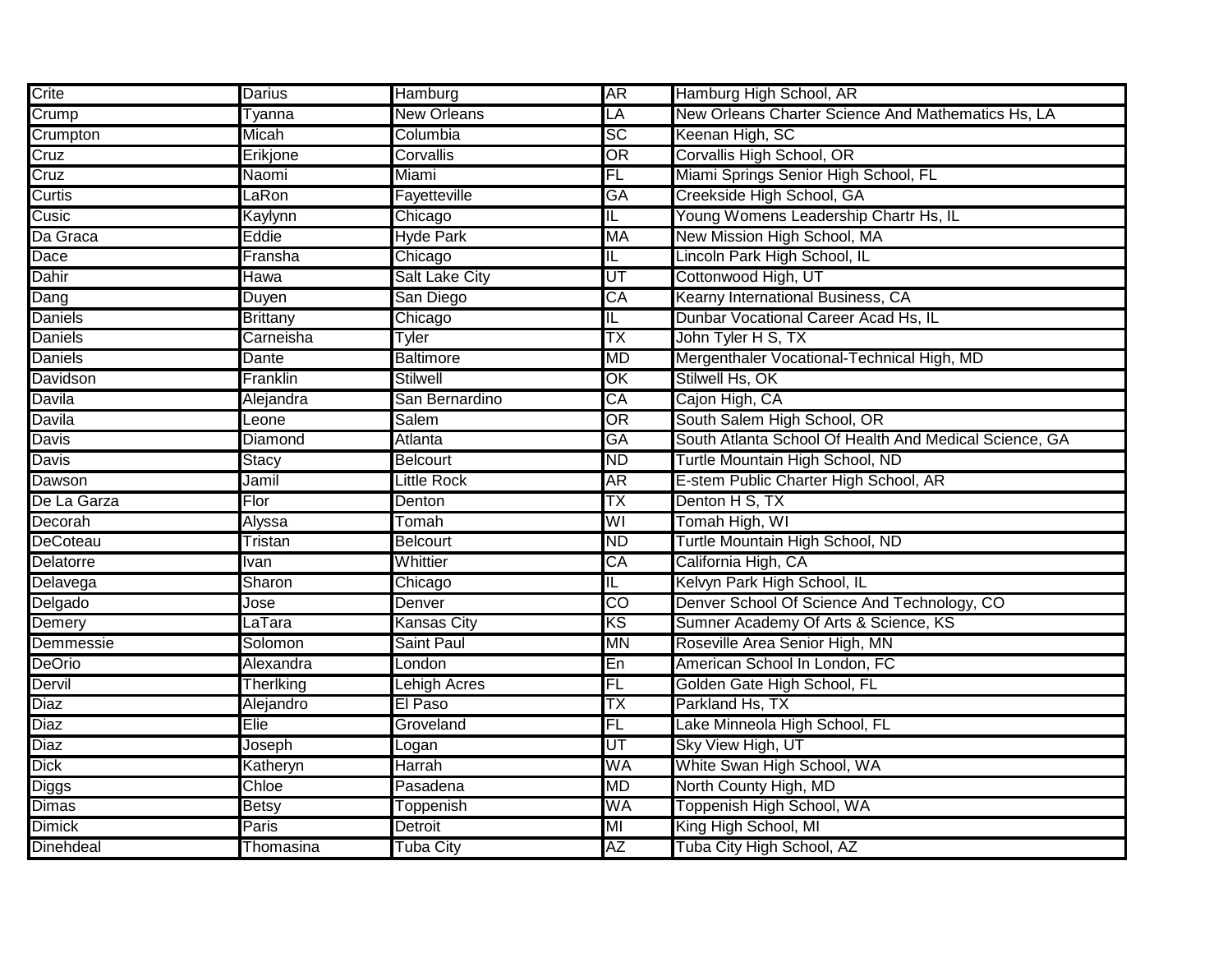| Dixon                | <b>Brandon</b>  | Philadelphia           | PA                       | Girard College, PA                                      |
|----------------------|-----------------|------------------------|--------------------------|---------------------------------------------------------|
| Do                   | Nhu             | Portland               | OR                       | Madison High School, OR                                 |
| Docanto              | Anthony         | Dorchester             | MA                       | Boston College High School, MA                          |
| <b>Dockrey</b>       | DaLacy          | Shawnee                | $\overline{\mathsf{OK}}$ | Dale Hs, OK                                             |
| Dopson               | Travis          | Douglas                | GA                       | Coffee County High School, GA                           |
| <b>Dorsey</b>        | Jae'Lyn         | Saint Petersburg       | FL                       | St. Petersburg High School, FL                          |
| Dowd                 | <b>Madeline</b> | Virginia Beach         | VA                       | Frank W. Cox High, VA                                   |
| <b>Dudley</b>        | Kyle            | <b>Jacksonville</b>    | FL                       | First Coast High School, FL                             |
| <b>Duque</b>         | <b>Marilu</b>   | Deltona                | FL                       | Deltona High School, FL                                 |
| <b>Durazo</b>        | Frida           | San Diego              | CA                       | San Diego Metro Career And Tech, CA                     |
| Ear                  | Kevin           | Atlanta                | <b>GA</b>                | North Clayton High School, GA                           |
| Echeverri            | Jose            | El Paso                | ТX                       | Cathedral High School, TX                               |
| Echezona             | Chukwunwike     | Desoto                 | ТX                       | <b>Trinity Christian School, TX</b>                     |
| Edmundson            | Hashaivione     | Topeka                 | ΚS                       | Topeka High, KS                                         |
| <b>Edwards</b>       | <b>Billy</b>    | <b>Muldrow</b>         | OK                       | Central Hs, OK                                          |
| <b>Edwards</b>       | <b>Destiny</b>  | Clinton                | <b>NC</b>                | Clinton High, NC                                        |
| <b>Eguiluz Rosas</b> | Carlos          | Hialeah                | FL                       | Mater Academy Charter High, FL                          |
| Egurrola             | Alec            | Homedale               | $\overline{1}$           | Homedale High School, ID                                |
| Egwuonwu             | Nnamdi          | Atlanta                | GA                       | Lakeside High School, GA                                |
| Elbenni              | Ahmed           | <b>North Brunswick</b> | <b>NJ</b>                | Darul Argam School, NJ                                  |
| Ellsworth            | Jared           | Vanderwagen            | <b>NM</b>                | Miyamura High School, NM                                |
| <b>Epps</b>          | Gabriel         | San Diego              | CA                       | Crawford Champs, CA                                     |
| Ervin                | Nathaniel       | Rembert                | SC                       | Crestwood High, SC                                      |
| Escarzaga            | Edgar           | Los Angeles            | CA                       | Alliance Cindy And Bill Simon Technology Academy HS, CA |
| Escobar              | Christopher     | San Antonio            | ТX                       | Travis Early College H S, TX                            |
| Escobar              | Gabriela        | Houston                | TΧ                       | Taylor High School, TX                                  |
| Espinoza             | Esteban         | Inglewood              | CA                       | Animo Leadership High, CA                               |
| Espinoza             | Veronica        | <b>Sunland Park</b>    | <b>NM</b>                | Santa Teresa High, NM                                   |
| Etsitty              | Thailer         | Kayenta                | AΖ                       | Monument Valley High School, AZ                         |
| Evans                | Jacob           | Middletown             | MD                       | Middletown High, MD                                     |
| Evans                | Lilah           | Grayson                | GA                       | Grayson High School, GA                                 |
| Evans                | Lois            | Freeport               | NΥ                       | Freeport High School, NY                                |
| Evans                | Samuel          | Atlanta                | GA                       | Early College High School At Carver, GA                 |
| Ezenekwe             | Chibunkem       | Carson                 | CA                       | Los Angeles Center For Enriched Studies, CA             |
| Fan                  | Wen Ya          | Artesia                | CA                       | Cerritos High, CA                                       |
| Favors               | Jorden          | Atlanta                | GA                       | South Atlanta School Of Health And Medical Science, GA  |
| Federhen             | Alexina         | Bennington             | $\overline{\text{VT}}$   | Mt. Anthony Sr. Uhsd #14, VT                            |
| Figueroa             | Sofia           | El Paso                | TΧ                       | Loretto Academy, TX                                     |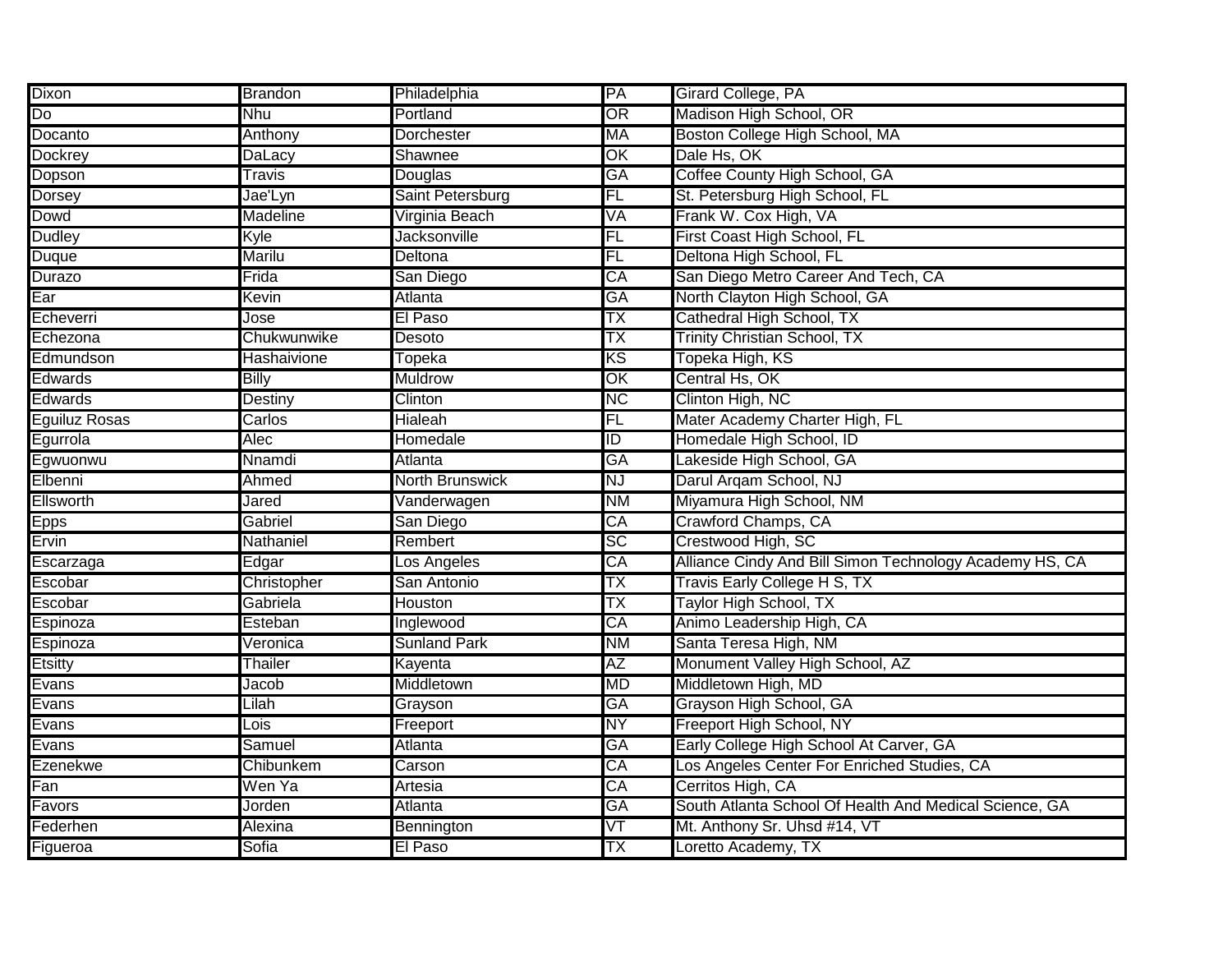| <b>Flores</b>          | Jazmin          | Los Angeles           | CA              | William And Carol Ouchi High, CA                                        |
|------------------------|-----------------|-----------------------|-----------------|-------------------------------------------------------------------------|
| Flores                 | Yvette          | <b>Biola</b>          | CA              | Kerman High, CA                                                         |
| Fluker                 | Diandria        | Munford               | AL              | Munford High Sch, AL                                                    |
| Fox                    | Ashlee          | <b>Bartlesville</b>   | OK              | Bartlesville Hs, OK                                                     |
| Francis                | <b>Dallace</b>  | Macon                 | GA              | Mount De Sales Academy, MA                                              |
| Francis                | <b>Diandre</b>  | Pinon                 | AΖ              | Pinon High School, AZ                                                   |
| Frederic               | Chidrine        | <b>Naples</b>         | FL              | Golden Gate High School, FL                                             |
| French                 | Errol           | Eastpointe            | MI              | South Lake High School, MI                                              |
| <b>Fuller</b>          | Sheridan        | Richmond              | VA              | Henrico High, VA                                                        |
| Gallegos               | Daphne          | Pasco                 | WA              | Pasco Senior High School, WA                                            |
| Garcia                 | Arian           | Eagle Pass            | ТX              | Eagle Pass High School, TX                                              |
| Garcia                 | Fernando        | Los Angeles           | CA              | Synergy Quantum Academy, CA                                             |
| Garcia                 | <b>Juliette</b> | Baytown               | ТX              | Galena Park H S, TX                                                     |
| Garcia                 | Keila           | <b>Brownsville</b>    | ТX              | Brownsville Early College H S, TX                                       |
| Garcia                 | Kim             | San Benito            | ТX              | San Benito H S, TX                                                      |
| Garcia                 | Ruby            | El Paso               | ТX              | Mountain View High School, TX                                           |
| Garcia Jimenez         | Julio           | Edwards               | CO              | Battle Mountain High School, CO                                         |
| Garza                  | Adriana         | Pharr                 | ТX              | Psja H S, TX                                                            |
| Garza                  | Magdalena       | <b>Mission</b>        | ТX              | La Joya H S, TX                                                         |
|                        |                 |                       |                 |                                                                         |
| Gay                    | Mikaela         | <b>Atlanta</b>        | GA              | Mays High School, GA                                                    |
| Gebre                  | Abreham         | Washington            | DC              | Columbia Heights Education Campus, DC                                   |
| Gebresilassie          | Tseganesh       | Stone Mountain        | GA              | Arabia Mountain High School - Academy Of Engineering, GA                |
| Gedi                   | Ahmed           | Portland              | OR              | Franklin High School, OR                                                |
| Germain                | Anne-Elisabeth  | Hollis                | NΥ              | Hillside Arts And Letters Academy, NY                                   |
| German                 | Janai           | Los Angeles           | CA              | St Mary's Academy, CA                                                   |
| Ghebre                 | Yotam           | <b>Stone Mountain</b> | GA              | Dekalb Early College Academy, GA                                        |
| <b>Gibbs</b>           | Lona            | <b>Browning</b>       | MT              | Browning High School, MT                                                |
| Gill                   | Jasmine         | El Sobrante           | CA              | De Anza Senior High, CA                                                 |
| Gim                    | Hae             | Los Angeles           | CA              | North Hollywood Senior High, CA                                         |
| Glad                   | Patsy           | Majuro                | <b>MH</b>       | Majuro Cooperative School, MH                                           |
| Gomez                  | Anacarina       | _os Angeles           | CA              | Animo Leadership High, CA                                               |
| Gomez                  | Andrea          | Union                 | ΝJ              | Union Senior High, NJ                                                   |
| Gomez                  | Fatima          | Tucson                | AΖ              | Desert View High School, AZ                                             |
| Gonzalez               | <b>Briana</b>   | Edinburg              | ТX              | Robert Vela High School, TX                                             |
| Gonzalez               | Giovanni        | San Jacinto           | CA              | San Jacinto High, CA                                                    |
| Gonzalez               | Kimberly        | Chula Vista           | CA              | Castle Park Senior High, CA                                             |
| <b>Gonzalez Farias</b> | Rebeca          | <b>Brownsville</b>    | TX<br><b>NE</b> | Brownsville Early College H S, TX<br>Omaha South Magnet High School, NE |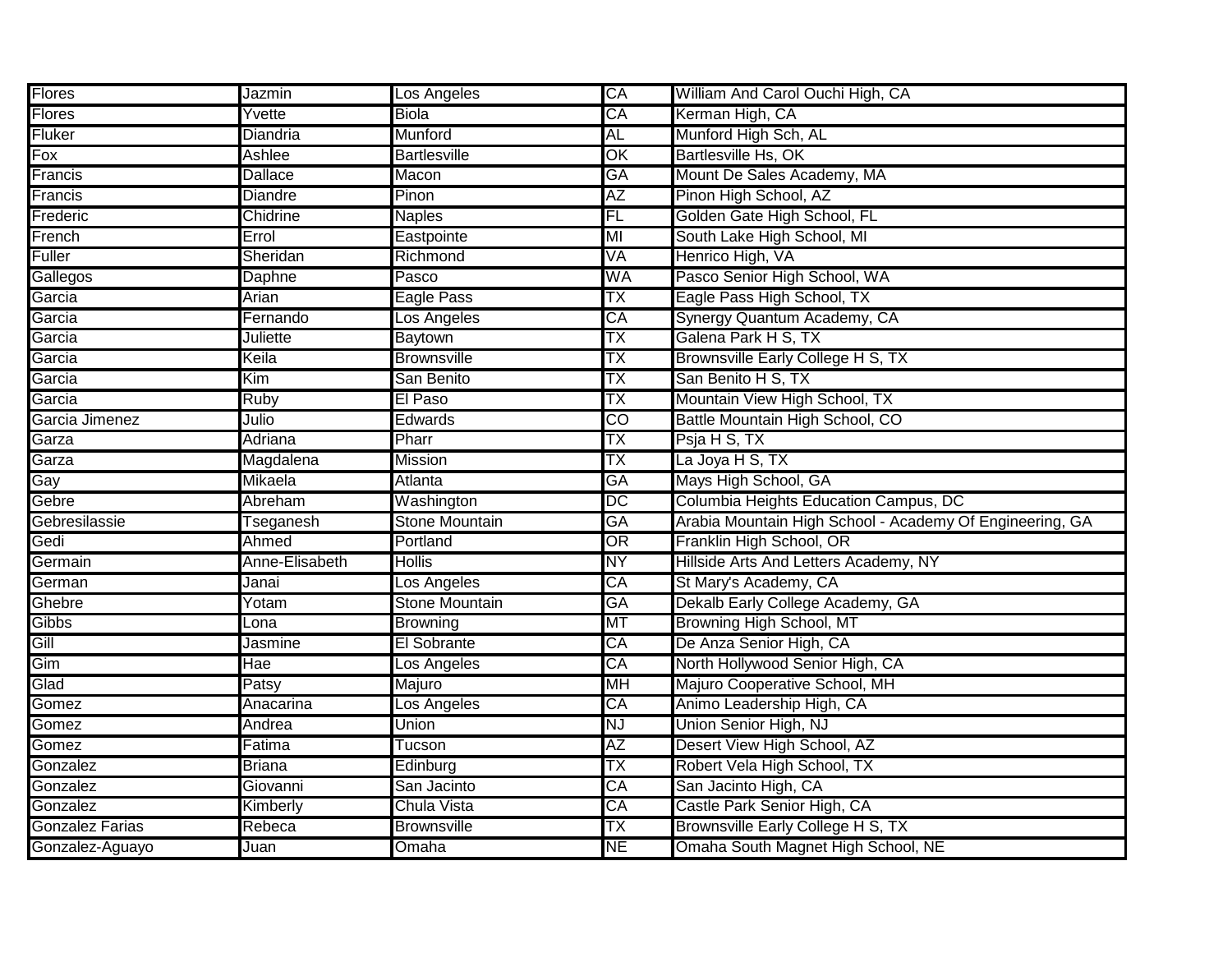| Goodall                 | Trebor         | Indianapolis        | $\overline{\mathsf{I}}$  | Charles A Tindley Accelerated Sch, IN              |
|-------------------------|----------------|---------------------|--------------------------|----------------------------------------------------|
| Goodwin                 | Nathaniel      | El Paso             | ТX                       | Eastwood Hs, TX                                    |
| Gopar                   | Jennifer       | Thermal             | $\overline{CA}$          | West Shores High, CA                               |
| Gordon                  | Deborah        | Pompano Beach       | FL                       | College Academy At Bcc, FL                         |
| Gordon                  | Monica         | Port Allen          | LÄ                       | Port Allen High School, LA                         |
| Gramajo                 | Eli            | Los Angeles         | СĀ                       | Downtown Business High, CA                         |
| Granados-Barron         | Elena          | Lilburn             | GA                       | Meadowcreek High School, GA                        |
| Grant                   | <b>SheChem</b> | Conehatta           | <b>MS</b>                | Choctaw Central High School, MS                    |
| Graves                  | Jon-David      | Detroit             | MI                       | Detroit School Of Arts, MI                         |
| Greene                  | Lamar          | Richmond            | VA                       | Richmond Community High, VA                        |
| Greenlaw                | <b>Matthew</b> | Everett             | <b>MA</b>                | Pioneer Charter School Of Science, MA              |
| Grogan                  | Karriem        | Atlanta             | GA                       | Hapeville Charter Career Academy HS, GA            |
| <b>Gross Almonte</b>    | Ann            | Lynn                | <b>MA</b>                | Kipp Academy Lynn Collegiate, MA                   |
| Guan                    | Peter          | Los Angeles         | CA                       | Francisco Bravo Medical Magnet High, CA            |
| Guardiola               | Cesar          | Laredo              | ТX                       | John B Alexander H S, TX                           |
| Guarena-Espinosa        | Lesley         | San Diego           | CA                       | San Diego Early/Middle College, CA                 |
| Guerrero                | Andres         | Anaheim             | CA                       | Loara High, CA                                     |
| Guerrero                | Danica         | Spokane             | <b>WA</b>                | Rogers High School, WA                             |
| Gunn                    | Kiana          | Henrico             | VA                       | Tucker High, VA                                    |
| Gutierrez               | Santiago       | Miami               | FL                       | School For Advanced Studies - South, FL            |
| Gutierrez-Aragon        | Gabriel        | Portland            | $\overline{\mathsf{OR}}$ | De La Salle North Catholic High School, OR         |
| Guy                     | <b>Mary</b>    | Norman              | $\overline{\mathsf{OK}}$ | Norman North Hs, OK                                |
| Guzman                  | Edward         | _os Angeles         | СĀ                       | Francisco Bravo Medical Magnet High, CA            |
| Guzman                  | Patricia Marie | Mission             | TΧ                       | South Texas High School For Health Professions, TX |
| Guzman                  | Ricardo        | El Paso             | TХ                       | Cathedral High School, TX                          |
| Hale                    | Christa        | Chicago             | IL                       | Epic Academy High School, IL                       |
| <b>Hamilton</b>         | Malikia        | Freeport            | <b>NY</b>                | Freeport High School, NY                           |
| Hamilton                | Veronica       | Roanoke             | VA                       | Cave Spring High, VA                               |
| $\overline{\text{Han}}$ | Jacob          | <b>Fullerton</b>    | CA                       | Troy High, CA                                      |
| Hanna                   | Mikayla        | Lake City           | $\overline{SC}$          | Lake City High, SC                                 |
| Haoud                   | Caroline       | Astoria             | <b>NY</b>                | Bard High School Early College Ii, NY              |
| <b>Harley</b>           | Jason          | Fort Washington     | <b>MD</b>                | Grace Brethren Christian School, MD                |
| Harrington              | Chandler       | Chicago             | IL                       | Urban Prep Academy Charter Hs, IL                  |
| <b>Harris</b>           | Kevin          | Tahlequah           | OK                       | The Oklahoma School of Science & Mathematics, OK   |
| Harrison                | Antonio        | Anderson            | $\overline{SC}$          | Westside High, SC                                  |
| Harrison                | Thomas         | <b>Prairie City</b> | IL                       | <b>Bushnell-Prairie City High Sch, IL</b>          |
| <b>Hartley</b>          | Kaleb          | Wagner              | <b>SD</b>                | Wagner High School - 01, SD                        |
| Hassan                  | Umar           | <b>Minneapolis</b>  | <b>MN</b>                | South Senior High, MN                              |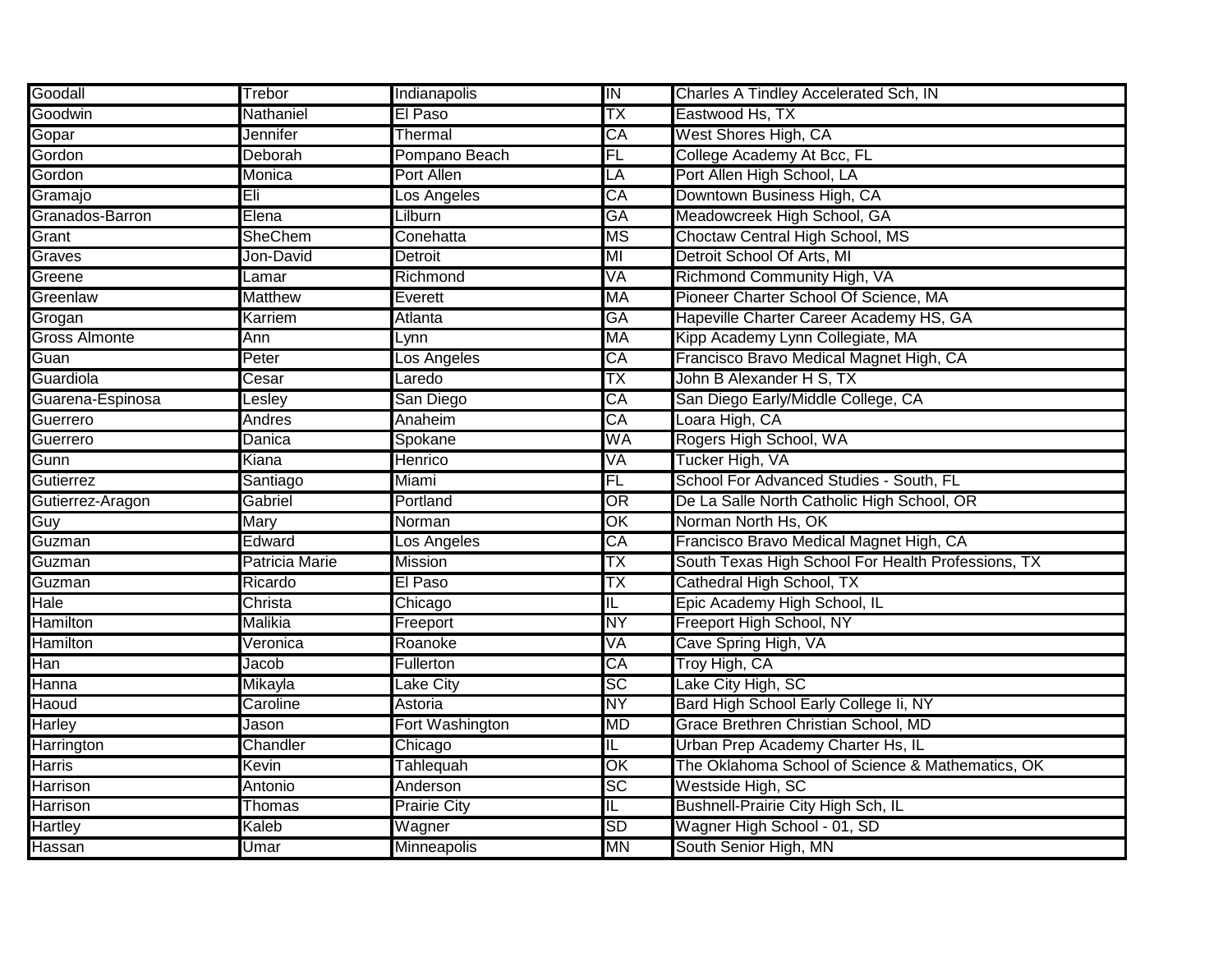| Hassen                 | Eliyas     | Minneapolis          | <b>MN</b>               | Spring Lake Park Senior High, MN                      |
|------------------------|------------|----------------------|-------------------------|-------------------------------------------------------|
| <b>Hawkins</b>         | Trey       | Birmingham           | <b>AL</b>               | Woodlawn High Sch-Magnet, AL                          |
| Hayes                  | Tomia      | <b>Jacksonville</b>  | FL                      | Samuel W. Wolfson High School, FL                     |
| Henderson              | Carlos     | <b>Benton Harbor</b> | MI                      | Benton Harbor High School, MI                         |
| Henderson              | Khyree     | Wylie                | ТX                      | School For The Talented And Gifted, TX                |
| Heramo                 | Yodahe     | <b>Saint Paul</b>    | MN                      | Eagan Senior High, MN                                 |
| Hernandez              | Alpha      | Fort Worth           | ТX                      | North Side H S, TX                                    |
| <b>Hernandez</b>       | Diego      | <b>Baldwin Park</b>  | CA                      | Sierra Vista High, CA                                 |
| <b>Hernandez</b>       | Jocelyn    | San Antonio          | ТX                      | Lee H S, TX                                           |
| Hernandez              | Jose       | Gooding              | ID                      | Gooding High School, ID                               |
| Herrera                | Cristopher | Chicago              | $\overline{\mathsf{I}}$ | Payton College Preparatory Hs, IL                     |
| <b>Herrera</b>         | Shandiin   | Kayenta              | <b>AZ</b>               | Monument Valley High School, AZ                       |
| <b>Heuston</b>         | Ashlee     | Carmichael           | CA                      | Del Campo High, CA                                    |
| Hidalgo                | Axel       | El Paso              | ТX                      | Cathedral High School, TX                             |
| Higdon                 | Hannah     | <b>Dupree</b>        | <b>SD</b>               | Dupree High School - 01, SD                           |
| Hill                   | Cydney     | Washington           | DC                      | Ellington School Of The Arts, DC                      |
| Him                    | Alberto    | Irving               | ТX                      | Texas Academy Of Mathematics And Science, TX          |
| Ho                     | Katherine  | Westminster          | CA                      | Westminster High, CA                                  |
| Ho                     | Siva       | Gresham              | $\overline{OR}$         | Centennial High School, OR                            |
| Hoang                  | Elizabeth  | San Jose             | CA                      | Independence High, CA                                 |
| Holman                 | Lawrence   | Trenton              | <b>NJ</b>               | Valley Forge Military Academy, PA                     |
| <b>Holmes</b>          | Tyrone     | Savannah             | <b>GA</b>               | Beach High School, GA                                 |
| <b>Holmes-Williams</b> | Satchel    | Savannah             | GA                      | Woodville-Tompkins Technical & Career Institute, GA   |
| Honoré                 | Danyelle   | Portsmouth           | VA                      | Churchland High, VA                                   |
| Hoque                  | Faria      | <b>New York</b>      | $\overline{\text{NY}}$  | Long Island City High School, NY                      |
| <b>Howard</b>          | Kardel     | <b>Oakland</b>       | CA                      | McClymonds High School, CA                            |
| <b>Hsu</b>             | Yin-Hua    | Mc Rae               | Ta                      | International Bilingual School At Hsinchu Science, FC |
| Huddleston             | Hannah     | <b>Mcalester</b>     | OK                      | Kiowa Hs, OK                                          |
| Hunt                   | Luke       | Winslow              | AΖ                      | Winslow High School, AZ                               |
| Hunt                   | Shannon    | Rowland              | <b>NC</b>               | <b>Purnell Swett High, NC</b>                         |
| Hurtado                | Jorge      | Fillmore             | CA                      | Fillmore Senior High, CA                              |
| Hussen                 | Hawi       | Portland             | OR                      | Pursuit Of Wellness Education At Roosevelt Campus, OR |
| Ibarra                 | Cesar      | Santa Ana            | СA                      | Valley High, CA                                       |
| Ike-Lopez              | Jazmine    | <b>Warm Springs</b>  | OR                      | Madras High School, OR                                |
| Islam                  | Sakila     | <b>Hamtramck</b>     | MI                      | Detroit International Academy For Young Women, MI     |
| <b>Ivory</b>           | Javarcia   | Clinton              | <b>MS</b>               | Clinton High School, MS                               |
| <b>Izaguirre</b>       | Arianna    | <b>Rio Hondo</b>     | ТX                      | Idea College Preparatory San Benito, TX               |
| Jackson                | Harold     | Tyler                | TΧ                      | Chapel Hill H S, TX                                   |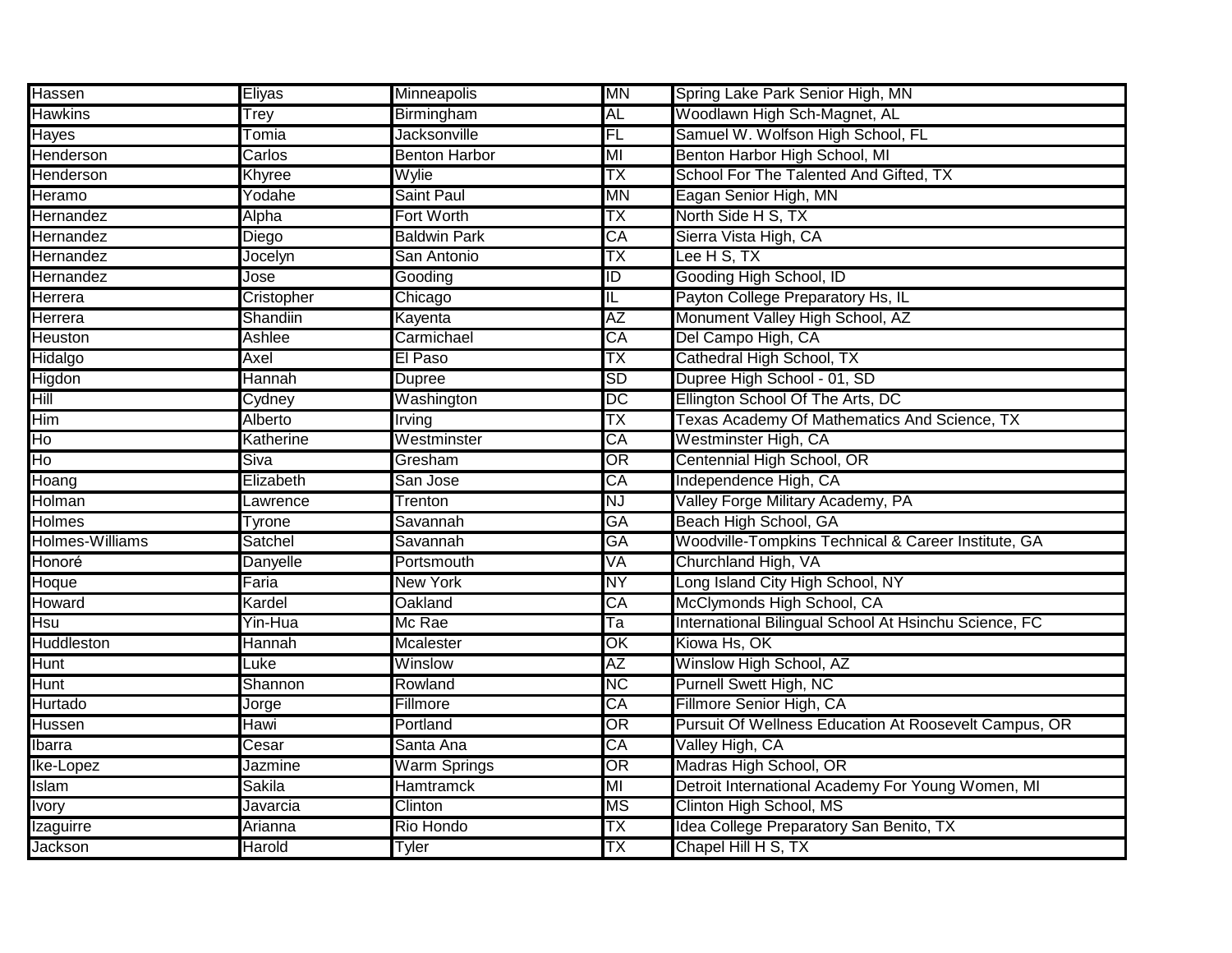| <b>Jackson</b>  | Sadandre        | Lake Wales             | FL                       | Lake Wales Senior High School, FL                |
|-----------------|-----------------|------------------------|--------------------------|--------------------------------------------------|
| Jackson         | Shayn           | Florissant             | MO                       | Saint Louis University High School, MO           |
| Jacobo          | Jasmine         | Rialto                 | CA                       | Wilmer Amina Carter High, CA                     |
| Jamerson        | Holly           | Flagstaff              | AΖ                       | Coconino High School, AZ                         |
| James           | DeeDee          | Kayenta                | AΖ                       | Monument Valley High School, AZ                  |
| James           | Dominique       | Garland                | TΧ                       | Bryan Adams High School, TX                      |
| James           | Melanie         | Mexican Hat            | UT                       | Monument Valley High, UT                         |
| Jang            | Heesoo          | Salisbury              | <b>MD</b>                | The Salisbury School, MD                         |
| Jauregui        | Daisy           | Wilmington             | $\overline{\text{CA}}$   | Phineas Banning Senior High, CA                  |
| Jauregui        | Francisco       | Indio                  | CA                       | Indio High, CA                                   |
| Jauregui        | Sara            | <b>Mission</b>         | ТX                       | <b>Idea College Preparatory Mission, TX</b>      |
| Jazo            | Juan            | <b>Arroyo Grande</b>   | CA                       | Arroyo Grande High, CA                           |
| <b>Jenkins</b>  | Savannah        | <b>Sioux City</b>      | IA                       | North High School, IA                            |
| Jiang           | Susanqi         | Rockville              | <b>MD</b>                | Richard Montgomery High, MD                      |
| <b>Jimenez</b>  | Andrew          | Los Angeles            | CA                       | Crossroads School For Arts & Sciences, CA        |
| <b>Jimenez</b>  | Vianey          | Gresham                | OR                       | Reynolds High School, OR                         |
| Jin             | Jeanette        | Petaluma               | CA                       | Casa Grande High, CA                             |
| <b>Jironvil</b> | Jonathan        | <b>Brockton</b>        | <b>MA</b>                | Brockton High, MA                                |
| Johnny          | Nolan           | Navajo                 | <b>NM</b>                | Rehoboth Christian School, NM                    |
| Johnson         | Aaliyah         | <b>Markham</b>         | IL                       | Young Womens Leadership Chartr Hs, IL            |
| Johnson         | Carly           | Stockbridge            | GA                       | Stockbridge High School, GA                      |
| Johnson         | Dante'          | Jacksonville           | FL                       | Paxon School/Advanced Studies, FL                |
| Johnson         | Karekin         | Atlanta                | GA                       | North Clayton High School, GA                    |
| Johnson         | Olivia          | <b>Delaware</b>        | OН                       | Rutherford B Hayes High School, OH               |
| Johnson         | Tressica        | Tuba City              | AΖ                       | Tuba City High School, AZ                        |
| Johnson         | Tyler           | <b>Rock Point</b>      | <b>AZ</b>                | Rock Point Community School, AZ                  |
| Johnson         | Kyle            | Chicago                | IL                       | Urban Prep Academy Charter Hs, IL                |
| Johnson         | Lester          | <b>Great Falls</b>     | МT                       | Great Falls High School, MT                      |
| Jojola          | Rhiannon        | Isleta                 | ΝM                       | Native American Comm Academy, NM                 |
| Jones           | Adrianna        | Pompano Beach          | FL                       | <b>Blanche Ely High School, FL</b>               |
| Jones           | Aimee           | <b>Oklahoma City</b>   | $\overline{\mathsf{OK}}$ | Choctaw Hs, OK                                   |
| Jones           | <b>Brittany</b> | <b>Bloomfield</b>      | СT                       | Conard High School, CT                           |
| Jordan          | Jarrell         | Birmingham             | AL                       | Woodlawn High Sch-Magnet, AL                     |
| Joseph          | Stephan         | Miami Gardens          | FL                       | Miami Carol City Senior High, FL                 |
| Joyner          | Sierra          | Mckinleyville          | $\overline{\text{CA}}$   | Mckinleyville High, CA                           |
| Juarez          | Belen           | San Antonio            | ΤX                       | Young Women's Leadership Academy, TX             |
| Juarez          | Elizabeth       | <b>Huntington Park</b> | $\overline{\text{CA}}$   | Linda Esperanza Marquez High B Libra Academy, NJ |
| Kainth          | Priya           | Anaheim                | CA                       | Savanna High, CA                                 |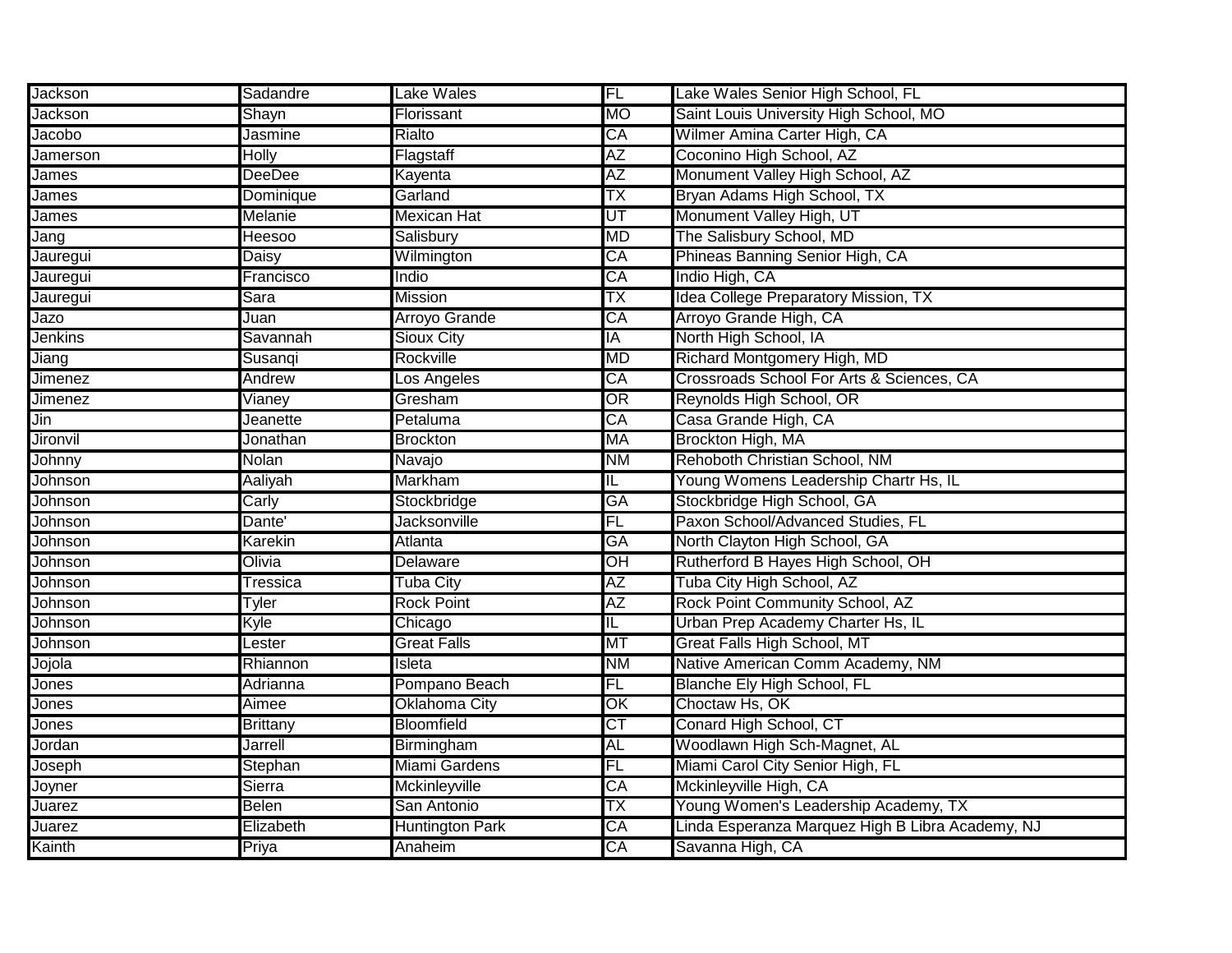| Kebe              | Sahid            | Stockbridge            | <b>GA</b>                | Dutchtown High, GA                        |
|-------------------|------------------|------------------------|--------------------------|-------------------------------------------|
| Keenum            | Elizabeth        | Shannon                | <b>NC</b>                | Psrc Early College At Rcc, NC             |
| Kelly             | Isaac            | Portland               | OR                       | Roosevelt High School, OR                 |
| Kendrick          | Gavin            | Fairfax                | OK                       | Woodland Hs, OK                           |
| Kharel            | <b>Ashish</b>    | Concord                | <b>NH</b>                | Concord High School, NH                   |
| Khum              | Ral              | Indianapolis           | IN                       | Southport High School, IN                 |
| Kim               | Chaihyun         | Westport               | СT                       | Staples High School, CT                   |
| Kinlecheenie      | LeAlan           | Ganado                 | AΖ                       | Ganado High School, AZ                    |
| Knight            | T'Angela         | <b>Memphis</b>         | ΤN                       | Whitehaven High School, TN                |
| Kochuten          | <b>Marina</b>    | La Conner              | WA                       | La Conner High School, WA                 |
| Kosoko-Thoroddsen | Tinna-Solveig    | Winchester             | CA                       | Santa Rosa Academy, CA                    |
| Koudjoji          | Dede             | <b>Bronx</b>           | <b>NY</b>                | Bronx Leadership Academy High School, NY  |
| Kuwata            | Alicia           | Oxnard                 | CA                       | Channel Islands High, CA                  |
| Kwansah           | Belinda          | Chicago                | IL.                      | Kenwood Academy High School, IL           |
| Kwapong           | <b>Adrielle</b>  | <b>Buford</b>          | GA                       | Mountain View High School, GA             |
| Laban             | Adam             | Polacca                | ΑZ                       | Hopi Jr-Sr High School, AZ                |
| LaGrande          | <b>MarcJamal</b> | Fayetteville           | GA                       | Sandy Creek High School, GA               |
| Lam               | Queenie          | Philadelphia           | PA                       | Gamp, PA                                  |
| Lamontagne        | Richard          | Seaford                | DE                       | Seaford Senior High School, DE            |
| Langley           | Jazmine          | <b>Wake Forest</b>     | К                        | Wake Forest-Rolesville High, NC           |
| Latiker           | Kaila            | Chicago                | $\overline{\mathsf{L}}$  | Kenwood Academy High School, IL           |
| Le                | <b>Boss</b>      | San Diego              | CA                       | University City High, CA                  |
| Le                | Tonv             | Malden                 | МA                       | Mystic Valley Regional Charter School, MA |
| Lee               | <b>Brittany</b>  | Redding                | CA                       | Shasta High, CA                           |
| Lee               | Elijah           | <b>Teec Nos Pos</b>    | AΖ                       | Native - Red Mesa High School, AZ         |
| Lefthand-Begay    | Sequoia          | Seattle                | WA                       | Garfield High School, WA                  |
| Lennox            | Victoria         | <b>Grand Prairie</b>   | ТX                       | Booker T Washington Spva Magnet, TX       |
| Leon Rojas        | Israel           | Los Angeles            | CA                       | Academic Leadership Community, CA         |
| Lesure            | Johnathan        | Chicago                | IL.                      | Team Englewood Comm Acad Hs, IL           |
| Levy              | Danny            | _ithonia               | <b>GA</b>                | Stephenson High School, GA                |
| Li                | Danny            | Arcadia                | CA                       | Arcadia High, CA                          |
| Li                | Shi Jie          | <b>Duluth</b>          | GA                       | Duluth High School, GA                    |
| Lian              | Mang             | <b>Dallas</b>          | ТX                       | Emmett J Conrad H S, TX                   |
| Lian              | Van              | Kansas City            | ΚS                       | Wyandotte High, KS                        |
| Liang             | <b>Sherry</b>    | Oakland                | CA                       | Oakland High, CA                          |
| Licona            | <b>Sarely</b>    | Mesa                   | AΖ                       | Westwood High School, AZ                  |
| Lin               | Calvin           | <b>Rowland Heights</b> | $\overline{\mathsf{CA}}$ | John A. Rowland High, CA                  |
| Lin               | Ming             | Durham                 | <b>NC</b>                | Northern High, NC                         |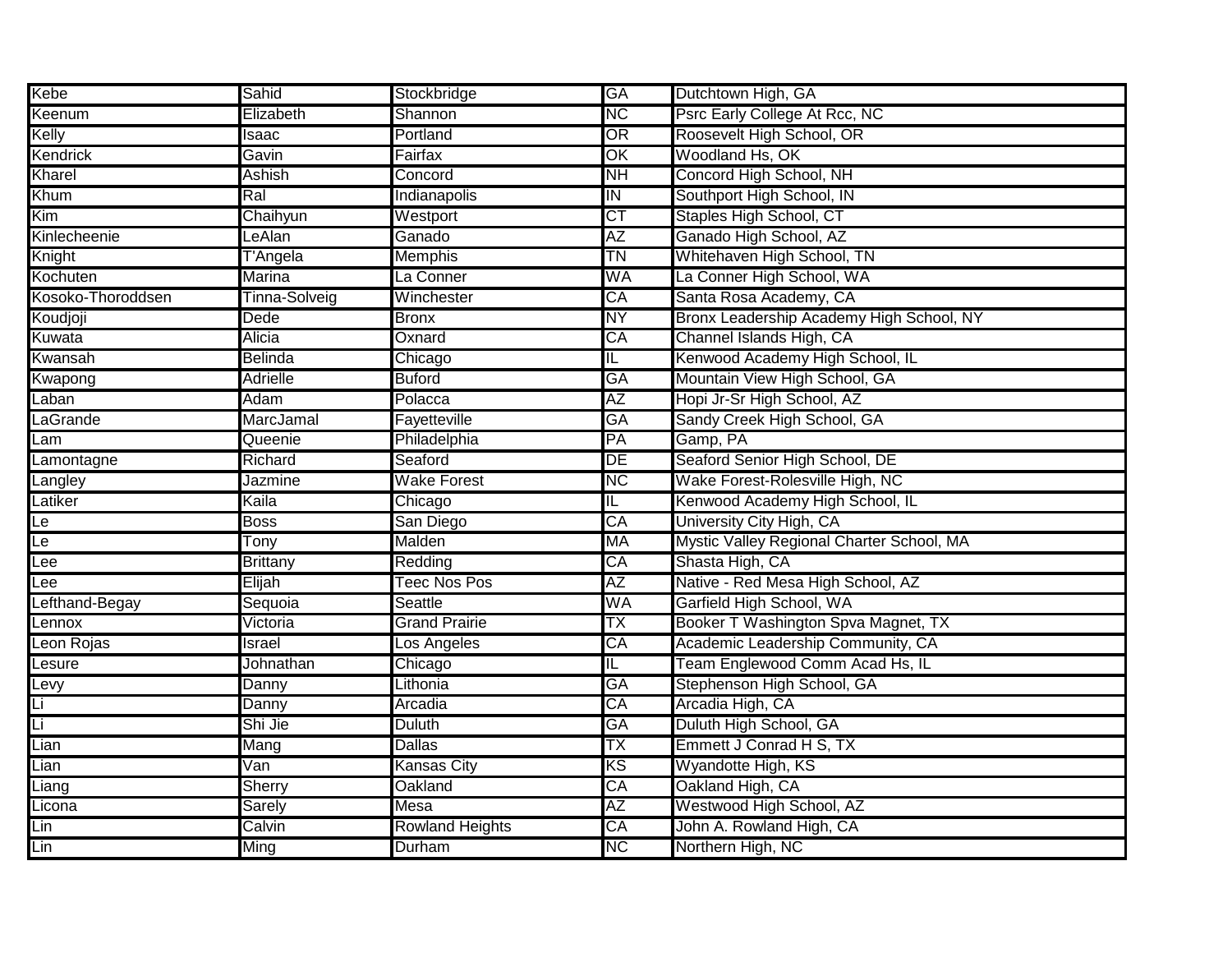| Lin              | Winnie         | Indianapolis        | $\overline{I}$           | Pike High School, IN                                     |
|------------------|----------------|---------------------|--------------------------|----------------------------------------------------------|
| Lindsay          | Reagan         | Murphy              | <b>NC</b>                | Murphy High School, NC                                   |
| Lira             | Gerardo        | North Hollywood     | CA                       | North Hollywood Senior High, CA                          |
| Lira             | Ricardo        | Rio Rico            | AΖ                       | Nogales High School, AZ                                  |
| Listana          | Precious       | San Francisco       | СĀ                       | Sacred Heart Cathedral Preparatory, CA                   |
| Little           | Jade           | Palm Springs        | СĀ                       | Palm Springs High, CA                                    |
| Little Eagle     | Silver         | Lame Deer           | МT                       | St Labre Indian Catholic School, MT                      |
| Llamas           | Mario          | Juarez              | $\overline{\text{Ch}}$   | Cathedral High School, TX                                |
| Llamas           | Moncerrat      | Detroit             | MI                       | River Rouge Middle College High School Academy, MI       |
| Llanas           | Tanya          | <b>Brownsville</b>  | ТX                       | Pace H S, TX                                             |
| Lockman          | Ryan           | <b>White Salmon</b> | WA                       | Columbia High School, WA                                 |
| Long             | Sokunvichet    | Philadelphia        | PA                       | Masterman Julia R Sec Sch, PA                            |
| Lopera           | David          | Boston              | MA                       | O'bryant Sch Math/Science, MA                            |
| Lopez            | Alfa           | Los Angeles         | CA                       | Foshay Learning Center, CA                               |
| Lopez            | Diana          | <b>Milwaukee</b>    | WI                       | St Anthony School Of Milwaukee, WI                       |
| Lopez            | <b>Ivan</b>    | <b>Bay City</b>     | ТX                       | Bay City H S, TX                                         |
| Lopez            | Jesus          | Loganville          | <b>GA</b>                | Walnut Grove High School, GA                             |
| Lopez            | Michelle       | Nogales             | AΖ                       | Nogales High School, AZ                                  |
| Lopez            | Tiffany        | Nikiski             | АK                       | Nikiski Middle/Senior High School, AK                    |
| Lopez Ixta       | Giselle        | Woodburn            | $\overline{\text{OR}}$   | Academy Of International Studies (At Woodburn), OR       |
| Lopez-Licon      | Jose           | El Paso             | ТX                       | Cathedral High School, TX                                |
| Lor              | Pachoua        | Sanger              | CA                       | Sanger High, CA                                          |
| Lor              | Yee            | <b>Minneapolis</b>  | MN                       | Robbinsdale Armstrong Senior High, MN                    |
| Lorenzo Baltazar | Ana            | Los Angeles         | СĀ                       | Thomas Jefferson Senior High, CA                         |
| Lovato           | Xavier         | Pena Blanca         | <b>NM</b>                | Santa Fe Indian School, NM                               |
| Lozano           | Jimmy          | emon Grove          | $\overline{CA}$          | Preuss School Ucsd, CA                                   |
| Lozoya           | Ricardo        | El Paso             | TΧ                       | Cathedral High School, TX                                |
| Lucio            | Daniel         | Giddings            | TΧ                       | Giddings H S, TX                                         |
| Lujan            | Rachel         | El Paso             | TΧ                       | Mission Early College H S, TX                            |
| Luna             | Marianna       | <b>Nogales</b>      | AΖ                       | Nogales High School, AZ                                  |
| Luper            | Christian      | Oklahoma City       | $\overline{\mathsf{OK}}$ | Douglass Hs, OK                                          |
| Lurry            | Kiani          | Miami               | FL                       | Nova High School, FL                                     |
| <b>Macias</b>    | Yerik          | Santa Ana           | CA                       | Valley High, CA                                          |
| <b>Mack</b>      | <b>Brandon</b> | Jacksonville        | FL                       | A. Philip Randolph Academies, FL                         |
| <b>Mack</b>      | Cymone         | Los Angeles         | CA                       | View Park Preparatory Accelerated High, CA               |
| <b>Mack</b>      | Kamar          | Memphis             | <b>TN</b>                | Memphis University School, TN                            |
| <b>Mack</b>      | Keyarria       | Lithonia            | GA                       | Arabia Mountain High School - Academy Of Engineering, GA |
| Maddox           | <b>Britney</b> | Ellenwood           | GA                       | Southwest Dekalb High School, GA                         |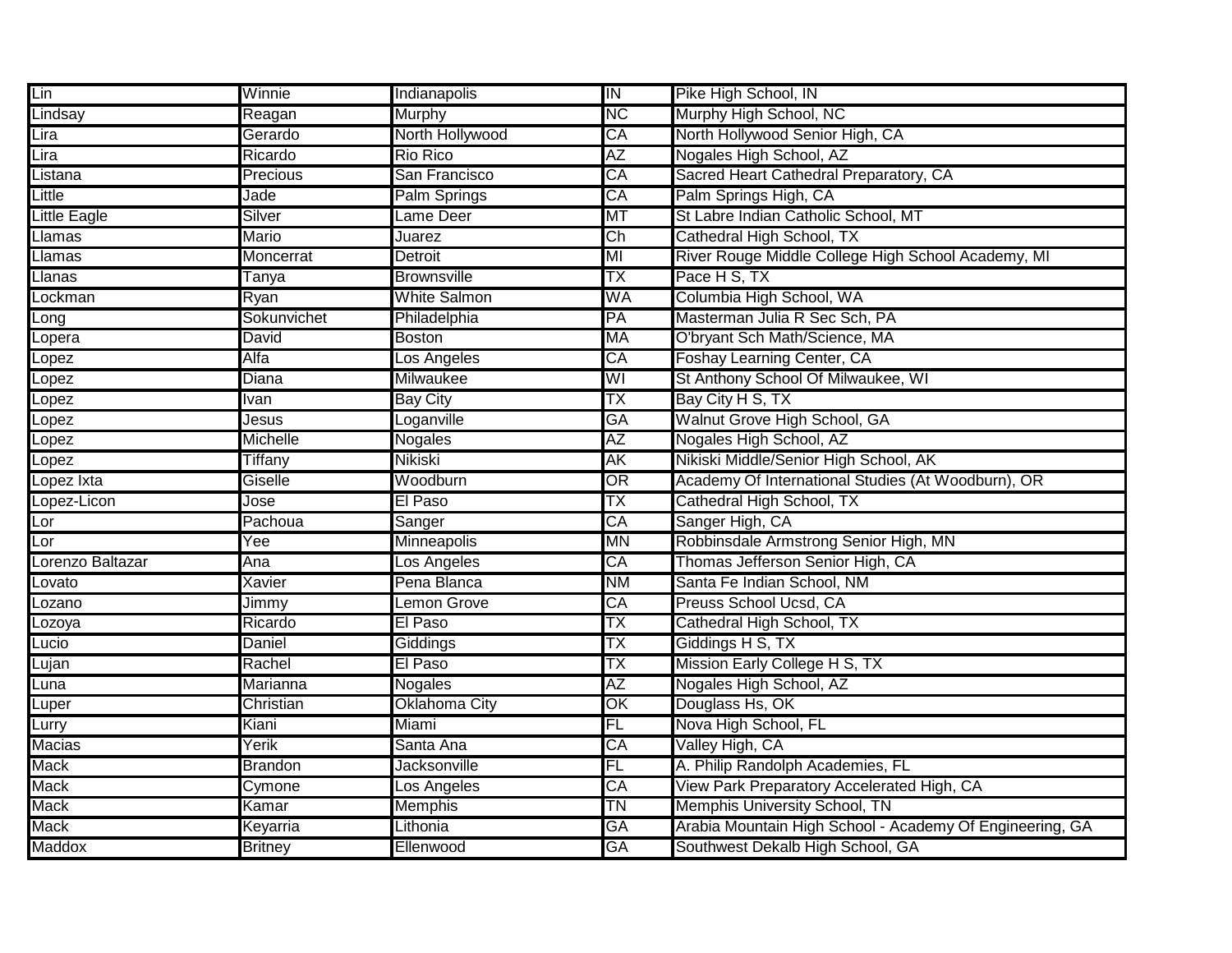| Madrid               | <b>Jesus</b>      | Inglewood          | CA        | Animo Leadership High, CA                                |
|----------------------|-------------------|--------------------|-----------|----------------------------------------------------------|
| Madrid               | Vienna            | <b>Lakeland</b>    | FL        | Mckeel Academy Of Technology, FL                         |
| Madrigal             | Tatiana           | Fort Worth         | ТX        | Marine Creek Collegiate High School, TX                  |
| Mancha               | Robert            | San Antonio        | ТX        | Travis Early College H S, TX                             |
| Mangum               | Kirk              | Chicago            | IL        | Urban Prep Academy Charter Hs, IL                        |
| Mann                 | Jaipaul           | Yuba City          | CA        | Yuba City High, CA                                       |
| Marfowaa             | Gifty             | Columbus           | OH        | Gahanna Christian Academy, OH                            |
| Mariano              | Andres            | <b>Bakersfield</b> | CA        | Golden Valley High, CA                                   |
| <b>Mariano</b>       | Shandel           | San Carlos         | AΖ        | Cvit - San Carlos High School, AZ                        |
| Marquez              | Diana             | <b>Asheville</b>   | <b>NC</b> | Asheville High, NC                                       |
| <b>Martens</b>       | <b>Alexis</b>     | Visalia            | CA        | Redwood High, CA                                         |
| <b>Martin</b>        | <b>Jarelly</b>    | Oakland            | CA        | Lighthouse Community Charter High, CA                    |
| <b>Martin</b>        | Tommy             | <b>Oak Park</b>    | ΜI        | Ferndale High School, MI                                 |
| <b>Martinez</b>      | <b>Desirae</b>    | Albuquerque        | <b>NM</b> | Atrisco Heritage Academy Hs, NM                          |
| <b>Martinez</b>      | Katrina           | <b>Dilley</b>      | ТX        | Dilley H S, TX                                           |
| <b>Martinez</b>      | <b>Nicolle</b>    | Woodside           | NΥ        | New York Harbor School, NY                               |
| Martino              | Tyler             | Harrison           | <b>NJ</b> | St Peters Preparatory School, NJ                         |
| <b>Martos</b>        | Darian            | San Diego          | CA        | Serra High, CA                                           |
| Mata                 | Storm             | Sapulpa            | OK        | Oklahoma School of Science & Mathematics, OK             |
|                      |                   |                    |           |                                                          |
| <b>Mateos Salles</b> | Calixto           | San Antonio        | TX        | Reagan H S, TX                                           |
| <b>Mathis</b>        | Chermia           | Lithonia           | <b>GA</b> | Arabia Mountain High School - Academy Of Engineering, GA |
| <b>Mathis</b>        | Lydia             | Atlanta            | GA        | <b>Tri-Cities High School, GA</b>                        |
| <b>Matos</b>         | Angelo            | Atlanta            | GA        | Kipp Atlanta Collegiate, GA                              |
| <b>Matthew</b>       | Toru              | Majuro             | MН        | Majuro Baptist Christian Academy, MH                     |
| <b>Matthews</b>      | Alexandra         | Henrico            | VA        | Hermitage High, VA                                       |
| <b>Mattox</b>        | Teddi             | Montclair          | ΝJ        | Montclair High, NJ                                       |
| Mawi                 | Sung              | <b>Dallas</b>      | ТX        | Emmett J Conrad H S, TX                                  |
| <b>McCone</b>        | Kaelan            | Greensboro         | <b>NC</b> | Early College At Guilford, NC                            |
| <b>McCoy</b>         | N'Dyah            | Ellenwood          | GA        | Martin Luther King, Jr. High School, GA                  |
| McEwen-Lopez         | Biajani           | Snellville         | GA        | Shiloh High School, GA                                   |
| McIntyre             | D'Andre           | Covington          | GA        | Alcovy High School, GA                                   |
| Medrano              | Oscar             | Chicago            | IL        | Schurz High School, IL                                   |
| Mejia                | Kimberly          | Altadena           | CA        | John Muir High, CA                                       |
| Melchor              | Julio             | Phoenix            | AΖ        | Trevor Browne High School, AZ                            |
| <b>Melvin</b>        | David             | Avenel             | <b>NJ</b> | Mdsx Co Voc Acd Sci Eng, NJ                              |
| Mendeke              | Greyson           | Denton             | TX        | John H Guyer Hs, TX                                      |
| Mendez<br>Mendoza    | Patricia<br>David | San Marcos         | CA<br>CA  | San Marcos High, CA<br>Montgomery Senior High, CA        |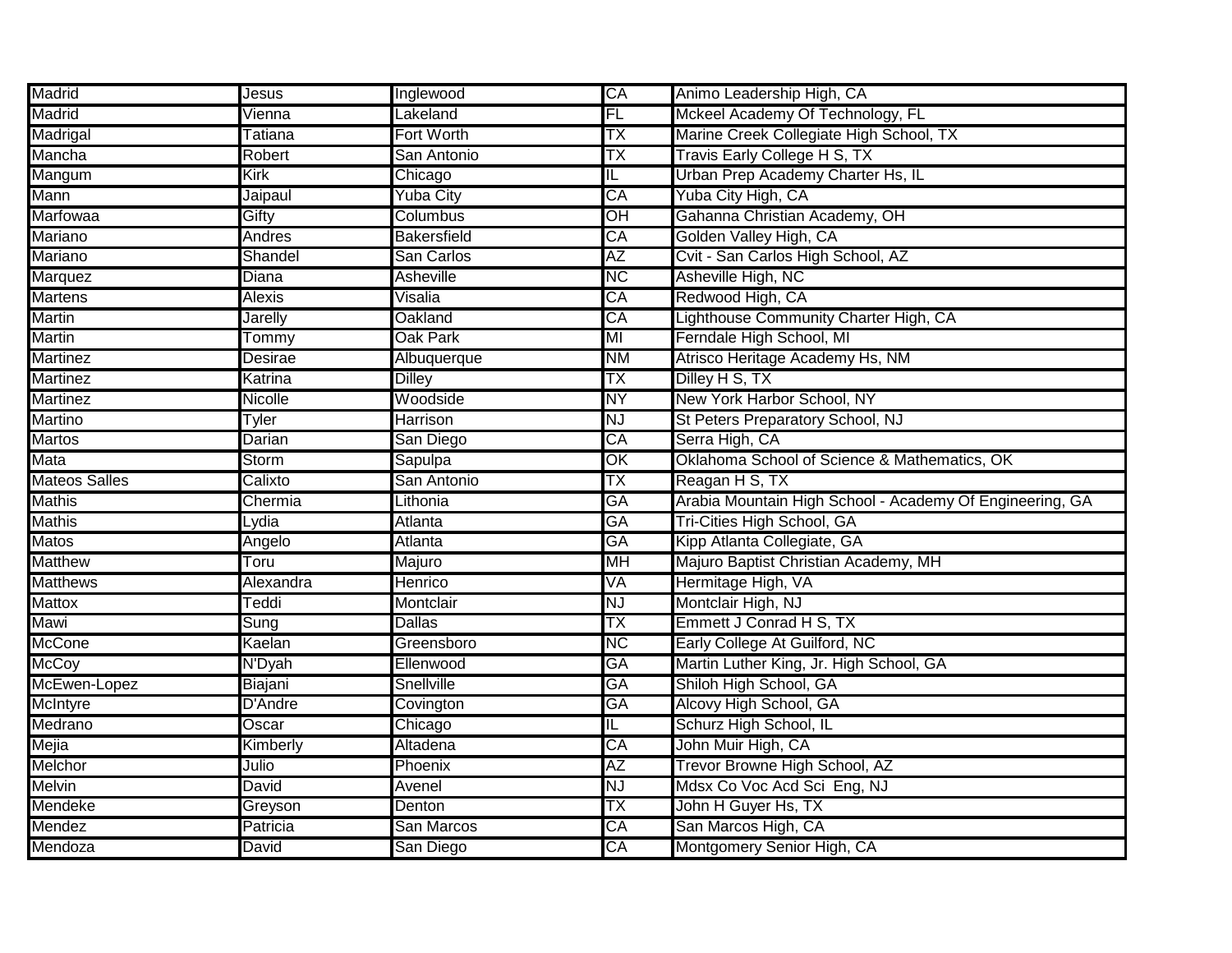| Mendoza                | <b>Maria</b>         | <b>West New York</b>  | NJ                       | Bergen Acads Hackensack, NJ                           |
|------------------------|----------------------|-----------------------|--------------------------|-------------------------------------------------------|
| Mendoza-Axle           | Ramiro               | Vallejo               | CA                       | Justin-Siena, CA                                      |
| Meneses                | Jose                 | Los Angeles           | $\overline{\mathsf{CA}}$ | Benjamin Franklin Senior High, CA                     |
| Mengesha               | Melkam               | <b>Stone Mountain</b> | GA                       | Tucker High School, GA                                |
| <b>Merino</b>          | Julianna             | Tucson                | AΖ                       | Pueblo High Magnet School, AZ                         |
| Merritt                | Noren                | Atlanta               | GA                       | Early College High School At Carver, GA               |
| Michael                | Sabrina              | <b>Kwethluk</b>       | ΑK                       | Mt. Edgecumbe High School, AK                         |
| <b>Millar</b>          | <b>Carmelle Anne</b> | Valencia              | CA                       | Academy Of The Canyons, CA                            |
| <b>Millares</b>        | <b>Jhoneldrick</b>   | Kenna                 | WV                       | Ripley High School, WV                                |
| Miller                 | Demari               | Detroit               | MI                       | University Preparatory Academy (Psad)-High School, MI |
| Miller                 | Khayln               | Dayton                | ЮH                       | Thurgood Marshall High School, OH                     |
| Minor                  | Daniel               | Atlanta               | GA                       | Early College High School At Carver, GA               |
| <b>Mireles</b>         | Karina               | <b>Brownsville</b>    | TX                       | Rivera H S, TX                                        |
| <b>Mitchell</b>        | Ja'Laquan            | Dayton                | OH                       | Dunbar High School, OH                                |
| Mixon                  | Gregory              | Merced                | CA                       | Golden Valley High, CA                                |
| Mizu                   | Ruth                 | Wylie                 | ТX                       | Wylie H S, TX                                         |
| Moctezuma              | Ricardo              | San Diego             | CA                       | San Ysidro High, CA                                   |
| Mohamed                | <b>Mohamed</b>       | Denver                | $\overline{CO}$          | Overland High School, CO                              |
| <b>Mok</b>             | Johnny               | Walnut                | CA                       | Walnut High, CA                                       |
| <b>Mondragon Reyes</b> | Rocio                | Santa Rosa            | CA                       | Roseland Charter, CA                                  |
| <b>Montes</b>          | Jose                 | Greenfield            | CA                       | Palma High School, CA                                 |
| Montgomery             | Symphonee            | <b>Grand Rapids</b>   | MI                       | East Grand Rapids High School, MI                     |
| Montoya                | Jose                 | Los Lunas             | ΝM                       | School Of Dreams Academy, NM                          |
| <b>Morales</b>         | Andres               | Caldwell              | ID                       | Caldwell Senior High School, ID                       |
| <b>Morales</b>         | Gabrielle            | Madras                | OR                       | Madras High School, OR                                |
| <b>Morales</b>         | Vanessa              | _aredo                | ТX                       | St Augustine High School, TX                          |
| Morales-Santos         | Jose luis            | Graham                | <b>NC</b>                | Graham High, NC                                       |
| Moran                  | Daniel               | El Paso               | ТX                       | Americas H S, TX                                      |
| Moran                  | <b>Matthew</b>       | Rancho Cucamonga      | CA                       | Los Osos High, CA                                     |
| <b>Moran Gonzalez</b>  | Genesis              | San Diego             | CA                       | Preuss School Ucsd, CA                                |
| Moreno                 | Lilian               | Cape Coral            | FL                       | Cape Coral High School, FL                            |
| Moreno-Mendez          | Anabel               | Umatilla              | OR                       | Umatilla High School, OR                              |
| Munckong               | Sorathan             | ong Beach             | СA                       | California Academy Of Mathematics And Science, CA     |
| Muñoz-Lopez            | Jose                 | Fontana               | CA                       | Fontana A. B. Miller High, CA                         |
| <b>Murie</b>           | Isiah                | <b>Box Elder</b>      | MT                       | Rocky Boy High School, MT                             |
| Murrell                | Da'Dreion            | Omaha                 | <b>NE</b>                | Omaha Northwest High School, NE                       |
| <b>Muruts</b>          | Paulos               | Charlotte             | <b>NC</b>                | Myers Park High, NC                                   |
| Nabahe                 | Naomi                | Tucson                | <b>ΑΖ</b>                | Mountain View High School, AZ                         |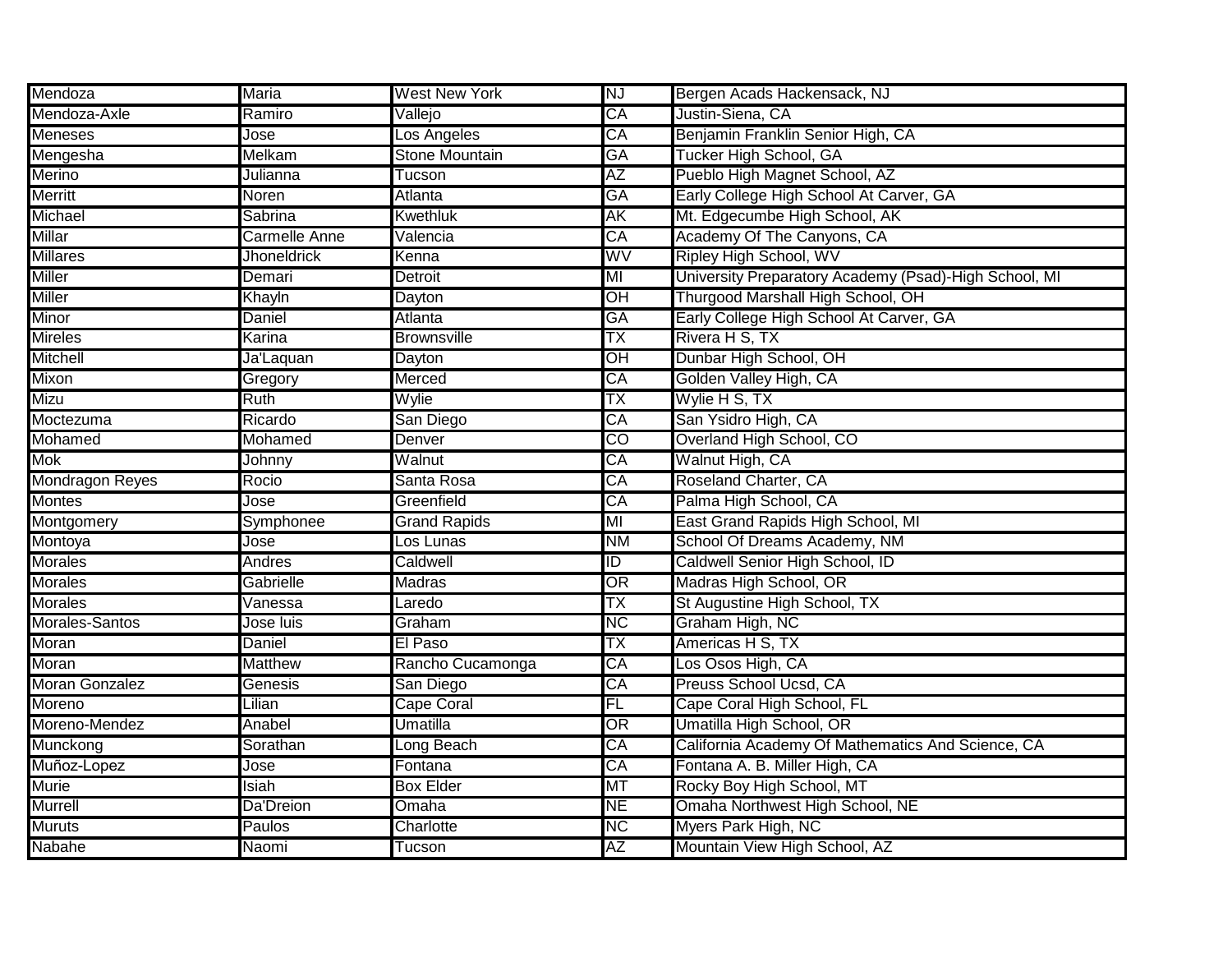| Nahsonhoya     | <b>Brent</b>    | <b>Keams Canyon</b> | ΑZ                                | Hopi Jr-Sr High School, AZ                   |
|----------------|-----------------|---------------------|-----------------------------------|----------------------------------------------|
| <b>Naihe</b>   | <b>Brandon</b>  | Hana                | $\overline{\mathsf{H}\mathsf{I}}$ | Hana High & Elementary School, HI            |
| Nance          | Jeremiah        | Concord             | <b>NC</b>                         | Concord High, NC                             |
| Narruhn        | <b>Stracy</b>   | Chuuk               | FM                                | Saramen Chuuk Academy, FM                    |
| Nava           | Paulina Helena  | Oxnard              | CA                                | Oxnard High, CA                              |
| Navarrete      | Aileen          | Santa Ana           | CA                                | Century High, CA                             |
| Navarro        | Esmeralda       | Los Angeles         | CA                                | Marc & Eva Stern Math And Science, CA        |
| Navarro        | Kelly           | Hayward             | CA                                | Kipp King Collegiate High, CA                |
| <b>Neal</b>    | Janie           | <b>Park Forest</b>  | IL                                | Marian Catholic High School, IL              |
| <b>Neill</b>   | Sterling        | <b>The Rock</b>     | GA                                | Upson-Lee High School, GA                    |
| Nelson         | <b>Brittany</b> | <b>Bloomfield</b>   | СT                                | Bloomfield High School, CT                   |
| Nelson         | Connor          | Granger             | IN                                | Adams High School, IN                        |
| Nelson         | Kylee           | Indianapolis        | IN                                | Ben Davis University High School, IN         |
| <b>Nepal</b>   | Pramila         | Louisville          | ΚY                                | Kentucky Country Day School, KY              |
| Newago         | <b>Shellie</b>  | <b>Bayfield</b>     | WI                                | Bayfield High, WI                            |
| <b>Ng</b>      | David           | Clarksburg          | MD                                | Damascus High, MD                            |
| Nguyen         | Alexander       | Portland            | OR                                | Reynolds High School, OR                     |
| Nguyen         | Andrew          | Garden Grove        | CA                                | Mater Dei High School, CA                    |
| Nguyen         | Anthony         | Stockton            | CA                                | Bear Creek High, CA                          |
| Nguyen         | <b>Austin</b>   | <b>New Orleans</b>  | LA                                | Benjamin Franklin High School, LA            |
| Nguyen         | Duyen           | Garden Grove        | CA                                | Garden Grove High, CA                        |
| Nguyen         | Hiep            | <b>Dallas</b>       | TΧ                                | Smith H S, TX                                |
| Nguyen         | Ken             | Jacksonville        | FL                                | Robert E. Lee High School, FL                |
| Nguyen         | Khang           | Westminster         | CA                                | Ocean View High, CA                          |
| Nguyen         | <b>Minh</b>     | Portland            | OR                                | David Douglas High School, OR                |
| Nguyen         | Minh-Thu        | Renton              | WA                                | Hazen Senior High School, WA                 |
| Nguyen         | Ngan            | Cape Coral          | FL                                | Cape Coral High School, FL                   |
| Nguyen         | Rosette         | Tacoma              | WA                                | Wilson, WA                                   |
| Nguyen         | Sana            | Cape Coral          | FL                                | Cape Coral High School, FL                   |
| Nguyen         | Sydney          | Oakland             | CA                                | Oakland Technical High, CA                   |
| Nguyen         | Thao            | San Diego           | CA                                | Crawford Multimedia And Visual Arts, CA      |
| <b>Nichols</b> | Alexander       | Lithia Springs      | GA                                | Lithia Springs Comprehensive High School, GA |
| Nicolay        | Adrianna        | <b>Shiprock</b>     | ΝM                                | Shiprock High, NM                            |
| <b>Nishat</b>  | Anika           | Indianapolis        | IN                                | Lawrence North High School, IN               |
| Njuguna        | <b>Stanley</b>  | <b>Indianapolis</b> | IN                                | <b>Whiteland Community High Sch, IN</b>      |
| Noorani        | Alishan         | <b>Sugar Land</b>   | TX                                | Clements H S, TX                             |
| Noudja         | Hermann-Landry  | Washington          | $\overline{DC}$                   | Coolidge Shs, DC                             |
| <b>Nwankwo</b> | Ifedinma        | Norcross            | <b>GA</b>                         | Meadowcreek High School, GA                  |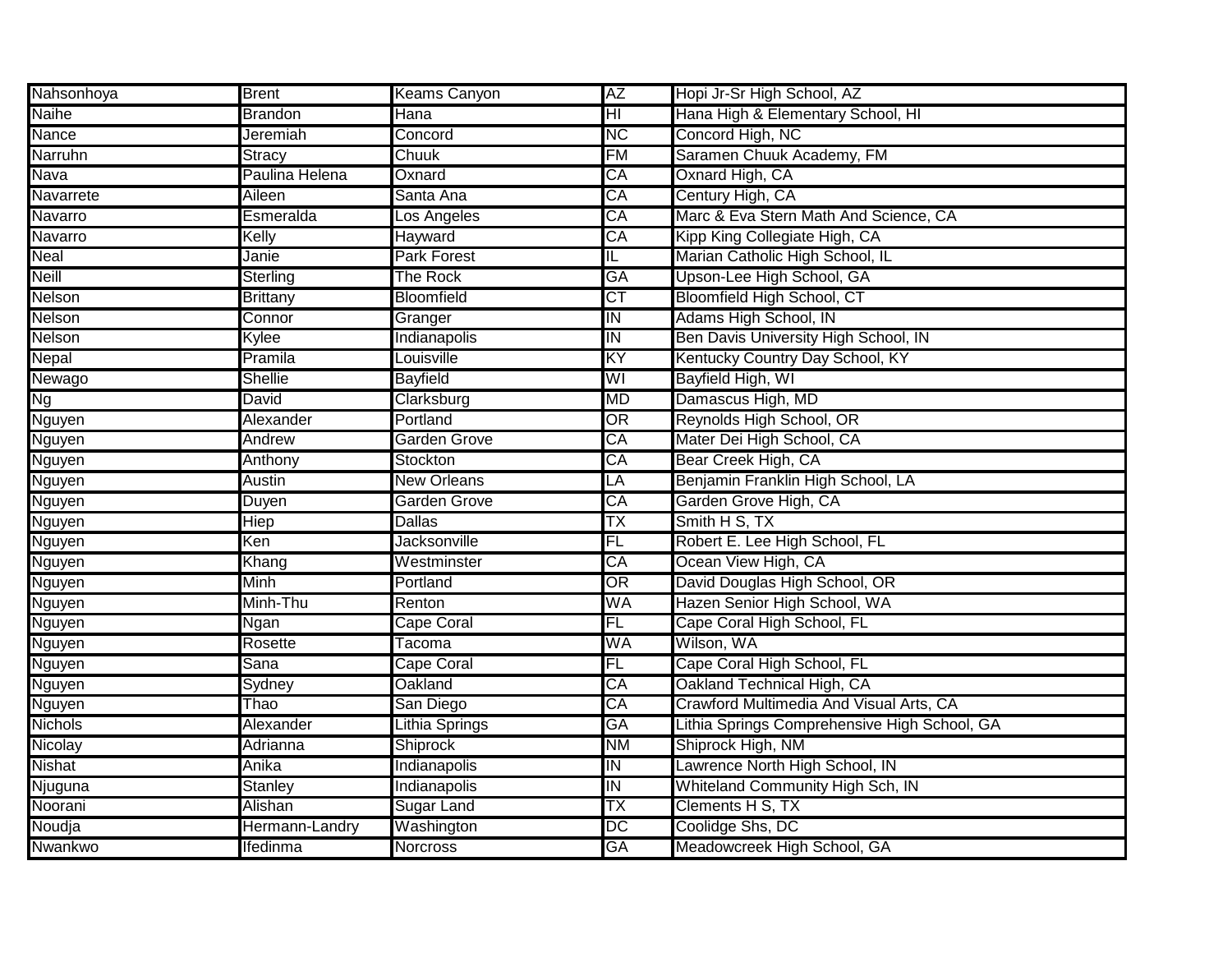| <b>Nyaawie</b> | Djata           | Los Angeles           | CA                      | Cate School, CA                                    |
|----------------|-----------------|-----------------------|-------------------------|----------------------------------------------------|
| Oberlton       | Benjamin        | <b>Powder Springs</b> | <b>GA</b>               | Hillgrove High School, GA                          |
| Obi            | Samuel          | <b>Riverdale</b>      | GA                      | Lovejoy High School, GA                            |
| Ochoa          | <b>Humberto</b> | Chicago               | $\overline{\mathsf{L}}$ | St Lawrence Seminary High School, WI               |
| Ochoa          | Josette         | Penitas               | ТX                      | La Joya H S, TX                                    |
| Ochoa          | Vianny          | Los Angeles           | CA                      | Los Angeles School Of Global Studies, CA           |
| Ock            | Ludia           | Greenvale             | <b>NY</b>               | Roslyn High School, NY                             |
| O'Connell      | Bethany         | Dupree                | <b>SD</b>               | Dupree High School - 01, SD                        |
| O'Connor       | Ameisha         | Hempstead             | <b>NY</b>               | Hempstead High School, NY                          |
| Okelo          | <b>Bryan</b>    | <b>Nashville</b>      | <b>TN</b>               | Martin Luther King Jr Magnet Pearl High School, TN |
| Okorafor       | Ejeh            | Richmond              | TX                      | George Ranch H S, TX                               |
| Olalusi        | Joseph          | Chicago               | IL                      | Urban Prep Academy Charter Hs, IL                  |
| Olascoaga      | Alicea          | Albuquerque           | <b>NM</b>               | Santa Fe Indian School, NM                         |
| Olive          | Alyssa          | Kosciusko             | МS                      | Kosciusko Senior High School, MS                   |
| Olivera        | Stephanie       | <b>Madras</b>         | OR                      | Madras High School, OR                             |
| <b>Olmos</b>   | Alan            | Victoria              | ТX                      | Victoria East High School, TX                      |
| Omoerah        | Chelsey         | <b>Auburn</b>         | <b>GA</b>               | Dacula High School, GA                             |
| Ong            | Dwight Jonathan | <b>Olivehurst</b>     | CA                      | Lindhurst High, CA                                 |
| Onwukaeme      | Amara           | Powder Springs        | <b>GA</b>               | Mceachern High School, GA                          |
| $\overline{O}$ | Thain           | <b>Buffalo</b>        | <b>NY</b>               | Lafayette High School, NY                          |
| Opara          | Michael         | Plano                 | ТX                      | Plano West Senior H S, TX                          |
| Ordaz          | Maeva           | Anchorage             | AK                      | West High School, AK                               |
| Oriyomi        | Kayla           | <b>Powder Springs</b> | GA                      | Mceachern High School, GA                          |
| Orozco         | Eva             | <b>Porterville</b>    | CA                      | Porterville High, CA                               |
| Orozco         | Rafael          | Aberdeen              | So                      | Colegio De Bachilleres Del Estado De Sonora, MX    |
| Ortega         | Mario           | Garden City           | KS                      | Garden City Sr High, KS                            |
| Oshotse        | Christiana      | Atlanta               | <b>GA</b>               | Westlake High School, GA                           |
| Osikpa         | Emmanuel        | <b>Brookshire</b>     | ТX                      | Katy H S, TX                                       |
| Osuji          | Chidera         | Stockbridge           | <b>GA</b>               | Dutchtown High, GA                                 |
| Otero          | Daniela         | Pompano Beach         | FL                      | Pompano Beach High School, FL                      |
| Padron         | Elisa           | Waxahachie            | ТX                      | Waxahachie H S, TX                                 |
| Paniagua Soto  | Joel            | Sun Valley            | NV                      | Procter R Hug High School, NV                      |
| Park           | Elli            | Los Angeles           | CA                      | Cate School, CA                                    |
| Parker         | Terricka        | <b>Baltimore</b>      | MD                      | <b>Baltimore City College, MD</b>                  |
| Parks          | Ty              | Drexel Hill           | PA                      | Masterman Julia R Sec Sch, PA                      |
| Patel          | Jay             | Woodburn              | OR                      | Academy Of International Studies (At Woodburn), OR |
| Patel          | Sahil           | Hickory               | <b>NC</b>               | Robert L Patton High, NC                           |
| Payne          | <b>Alexis</b>   | Pittsburgh            | PA                      | Pittsburgh Capa 6-12, PA                           |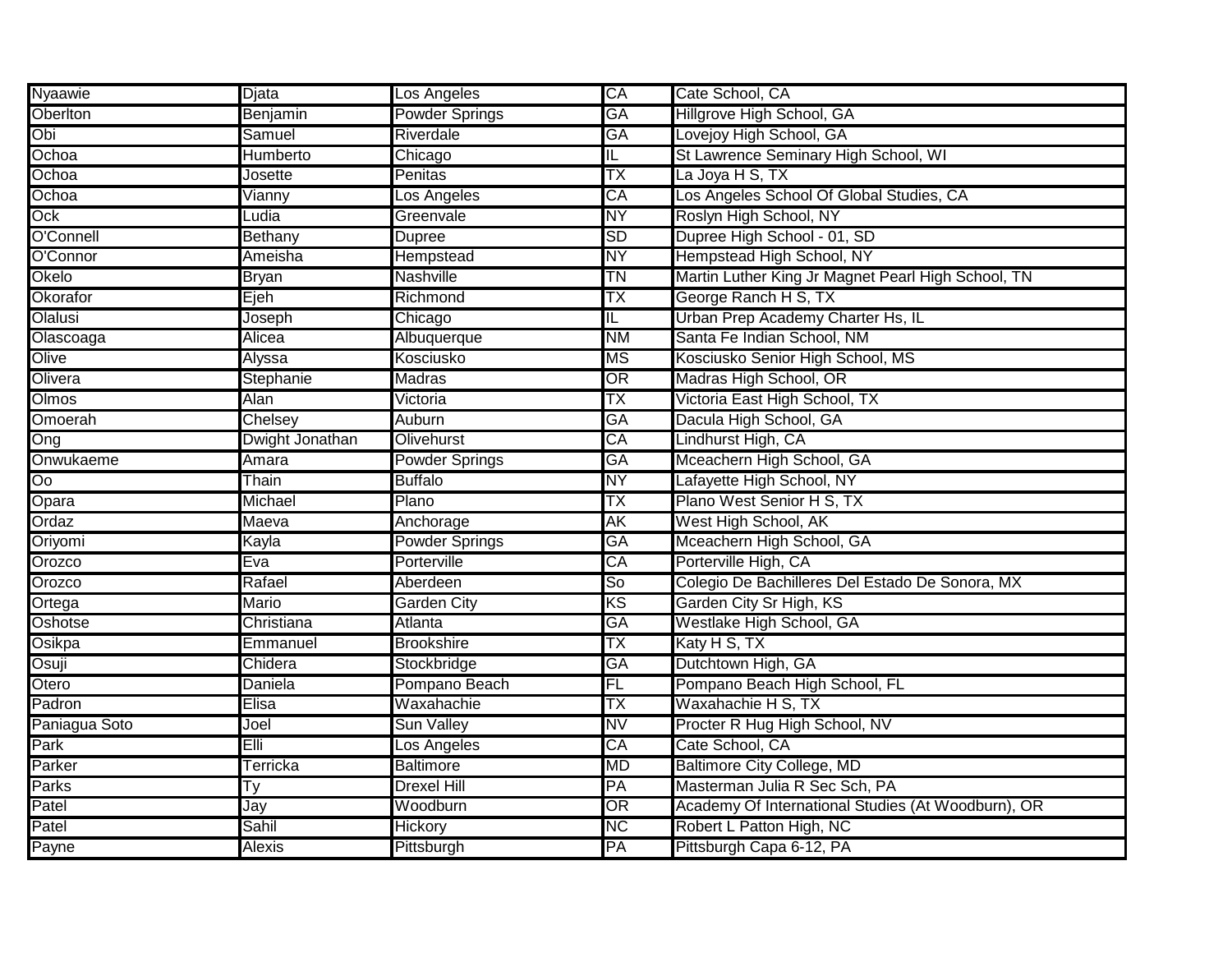| Paz             | Christian             | Los Angeles       | CA                      | Loyola High School, CA                         |
|-----------------|-----------------------|-------------------|-------------------------|------------------------------------------------|
| Peace           | Dillen                | <b>Rock Point</b> | AZ                      | Rock Point Community School, AZ                |
| Pearlman        | Leah                  | El Paso           | ТX                      | El Paso H S, TX                                |
| Pednekar        | Anisha                | Cape Coral        | FL                      | Oasis Charter High School, FL                  |
| Pedro           | Edwin                 | Los Angeles       | CA                      | Thomas Jefferson Senior High, CA               |
| Pejana          | <b>May Anne Pearl</b> | Ukiah             | CA                      | Ukiah High, CA                                 |
| Pelayo          | Yasmeen               | Eugene            | OR                      | Willamette High School, OR                     |
| Pell            | Corey                 | Chouteau          | OK                      | Locust Grove Hs, OK                            |
| Perales         | Oscar                 | Houston           | TX                      | Yes Prep - Southeast Campus, TX                |
| Perez           | <b>Bianca</b>         | Lilburn           | <b>GA</b>               | Meadowcreek High School, GA                    |
| Perez           | Jarlin                | Mattapan          | <b>MA</b>               | O'bryant Sch Math/Science, MA                  |
| Perez           | Jesus                 | Omaha             | <b>NE</b>               | Omaha South Magnet High School, NE             |
| Perez           | Karen                 | Houston           | TΧ                      | South Houston High School, TX                  |
| Perez           | Lucinda               | Oakland           | CA                      | Life Academy, CA                               |
| Perez           | Maria                 | Los Angeles       | CA                      | Anahuacalmecac University Preparatory High, CA |
| Perez           | <b>Mauricio</b>       | El Paso           | TX                      | Cathedral High School, TX                      |
| Perez           | Reinaldo              | Miami             | FL                      | Southwest Miami Senior High, FL                |
| Perez           | Roberto               | Kerman            | CA                      | Kerman High, CA                                |
| Perez-Sanchez   | Liseth                | Miami             | FL                      | Coral Reef Senior High School, FL              |
| Perry           | Scott                 | Cranbury          | <b>NJ</b>               | New Hope Academy, PA                           |
| Pethers         | Shane                 | Spokane           | WA                      | North Central High School, WA                  |
| Pham            | Julie                 | Rochester         | <b>NY</b>               | School Of The Arts, NY                         |
| Pham            | Ky Gia                | Oakland           | CA                      | Oakland High, CA                               |
| Pham            | Robert                | San Diego         | CA                      | Kearny Sct, CA                                 |
| Pham            | <b>Thuy Nhung</b>     | <b>Beaumont</b>   | ТX                      | Ozen H S, TX                                   |
| <b>Phillips</b> | Chantelle             | Chicago           | IL                      | Williams Medical Prep High Sch, IL             |
| <b>Phillips</b> | Luke                  | Tahlequah         | OK                      | Keys Hs, OK                                    |
| <b>Phillips</b> | <b>Malik</b>          | Franklin          | VÄ                      | Southampton High, VA                           |
| <b>Phillips</b> | Reece                 | Claremore         | OK                      | Verdigris Hs, OK                               |
| Phuong          | Priscilla             | Spring            | TX                      | Carl Wunsche Sr H S, TX                        |
| Pickens         | Ashten                | <b>Krebs</b>      | OK                      | Mcalester Hs, OK                               |
| Picott          | Maiya                 | Smithfield        | VA                      | Smithfield High, VA                            |
| Pierre          | Gabriella             | Miami             | FL                      | North Miami Beach Senior High, FL              |
| Pizano          | Jonathan              | Waukegan          | ΙL                      | Waukegan High School, IL                       |
| Plancarte       | <b>Brianna</b>        | El Centro         | CA                      | Central Union High, CA                         |
| Plata           | Laura                 | Palatine          | $\overline{\mathsf{L}}$ | Palatine High School, IL                       |
| Plummer         | Kyle                  | Cambria           | CA                      | California Virtual Academy @ Kings, CA         |
| Polanco         | Carmen-Elena          | Greensboro        | <b>NC</b>               | Triad Math and Science Academy, NC             |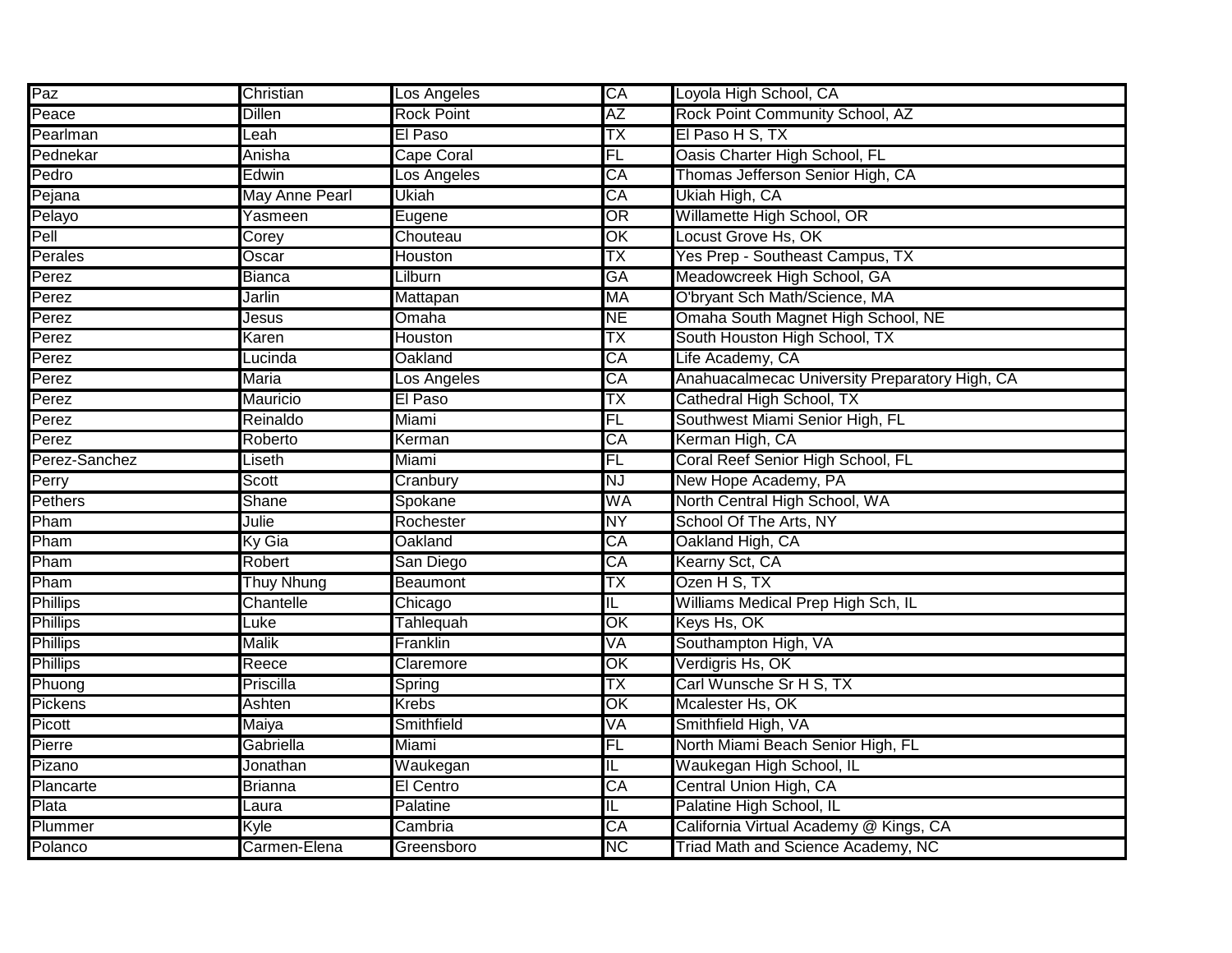| Ponce                      | Leslie              | Hidalgo                   | ТX                       | Valley View H S, TX                       |
|----------------------------|---------------------|---------------------------|--------------------------|-------------------------------------------|
| Poudel                     | Urmila              | Stone Mountain            | <b>GA</b>                | Clarkston High School, GA                 |
| <b>Powell</b>              | Shaandiin           | South Jordan              | $\overline{\mathsf{UT}}$ | Herriman High, UT                         |
| Preston                    | Megan               | New Orleans               | LÄ                       | Xavier University Preparatory School, LA  |
| Prieto                     | Rogelio             | El Paso                   | TΧ                       | Cathedral High School, TX                 |
| Provost                    | Tarriah             | Porcupine                 | <b>SD</b>                | Little Wound School, SD                   |
| Prox                       | Lauren              | <b>Newport News</b>       | VA                       | Denbigh High, VA                          |
| Pucurimay                  | Linda               | San Jose                  | CA                       | Willow Glen High, CA                      |
| Qadri                      | <b>Hasan</b>        | Stockbridge               | GA                       | Dutchtown High, GA                        |
| Quick                      | David               | Orangeburg                | $\overline{SC}$          | Orngb Wilkinson Sr High, SC               |
| Quinonez                   | Daniela             | Chicago                   | IL                       | Prosser Career Academy Hs, IL             |
| Quiroz                     | <b>Michelle</b>     | Houston                   | TΧ                       | North Shore Senior High, TX               |
| Rabanales                  | Deybi               | Oakland                   | CA                       | Skyline High, CA                          |
| Rai                        | Ash                 | Omaha                     | <b>NE</b>                | Central High School, NE                   |
| Rajkumar                   | Cindy               | Ocoee                     | FL                       | Ocoee High, FL                            |
| Ramnani                    | Sarai               | <b>Bullhead City</b>      | <b>AZ</b>                | Mohave High School, AZ                    |
| Ramos                      | Jamie               | Pompano Beach             | FL                       | <b>Broward Virtual Education, FL</b>      |
| Rangel                     | Carla               | Laredo                    | ТX                       | Dr Leo Cigarroa H S, TX                   |
| Raquepaw                   | Lilah               | <b>Saint Louis</b>        | <b>MO</b>                | Mehlville High School, MO                 |
| Recalde                    | Gladys              | Chicago                   | IL                       | Taft High School, IL                      |
| <b>Red Eagle</b>           | Sadie               | Tahlequah                 | $\overline{\text{OK}}$   | Sequoyah High School, OK                  |
| <b>Red Feather - Ghost</b> | Anthony             | Manderson                 | SD                       | Pine Ridge School, SD                     |
| Redman                     | Shelby              | Pflugerville              | ТX                       | John B Connally H S, TX                   |
| Redmon                     | Jessica             | San Antonio               | ТX                       | Houston H S, TX                           |
| Reffat                     | Noora               | Lake Villa                | IL                       | Lakes Community High School, IL           |
| Reiten                     | Joshua              | Minneapolis               | <b>MN</b>                | <b>Blaine Senior High, MN</b>             |
| Renderos                   | Vanessa             | Anaheim                   | CA                       | Loara High, CA                            |
| Resendez                   | Fernando            | Phoenix                   | <b>AZ</b>                | Metro Tech High School, AZ                |
| Reyes                      | <b>Nicholas</b>     | Tucson                    | AZ                       | Mountain View High School, AZ             |
| Reyna                      | Guadalupe           | Austin                    | TΧ                       | <b>KIPP Austin Collegiate, TX</b>         |
| <b>Reynolds</b>            | <b>Akil-Winston</b> | <b>Jacksonville</b>       | FL                       | <b>Terry Parker High School, FL</b>       |
| Rice                       | <b>Breanna</b>      | Atlanta                   | GA                       | Washington High School Senior Academy, GA |
| Rice                       | Jocelyn             | Detroit                   | MI                       | Cass Technical High School, MI            |
| Richardson                 | Justice             | Selma                     | AL                       | Selma High School, AL                     |
| Ridgway                    | <b>Matthew</b>      | <b>Palm Beach Gardens</b> | FL                       | Oxbridge Academy Of The Palm Beaches, CO  |
| <b>Rios</b>                | Jesus               | <b>Bell Gardens</b>       | CA                       | <b>Bell Gardens High, CA</b>              |
| Rivas                      | Yumi                | <b>Fort Lauderdale</b>    | FL                       | Cypress Bay High School, FL               |
| Robinson                   | Christian           | Chicago                   | IL                       | Williams Medical Prep High Sch, IL        |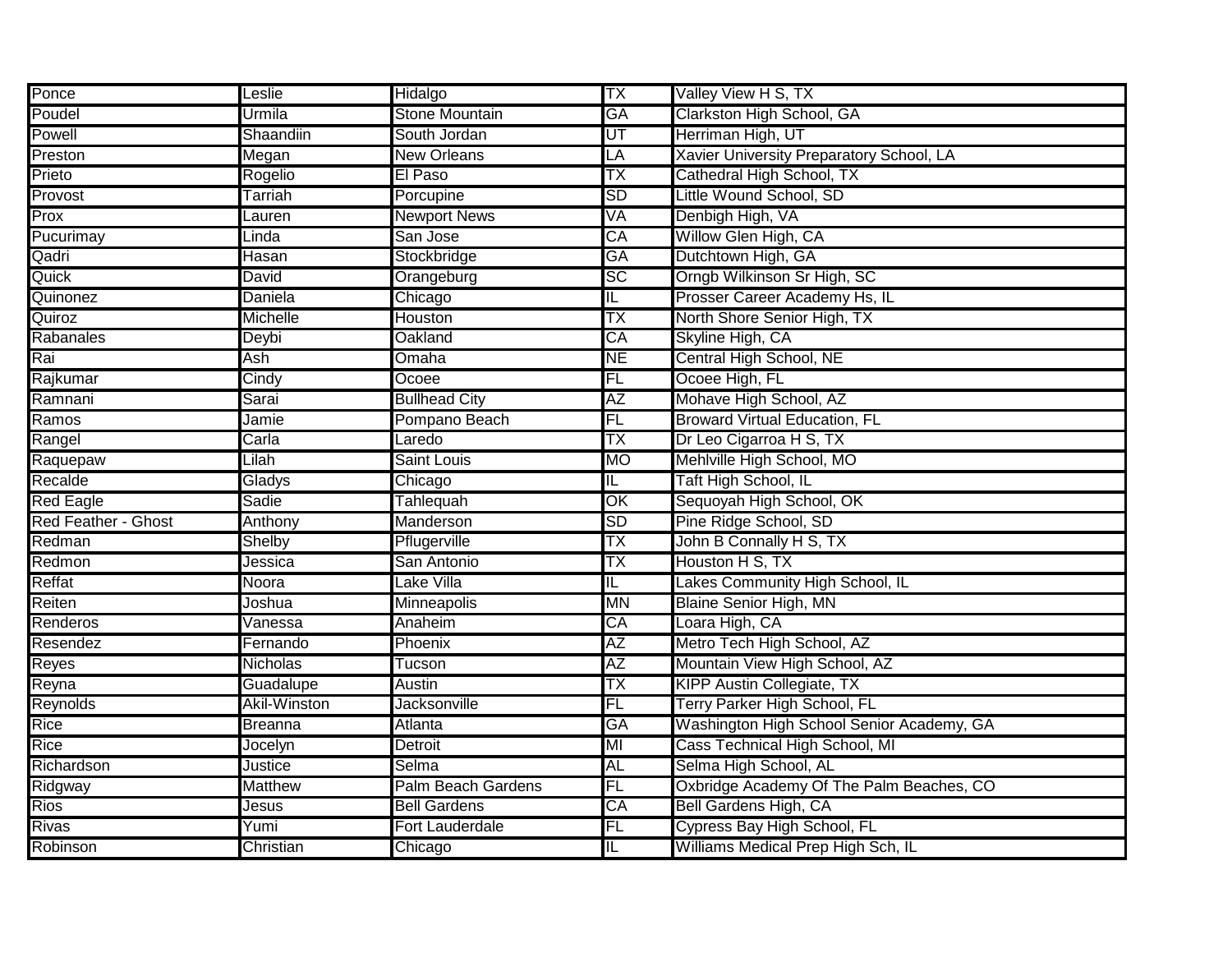| Robinson          | Kenneth        | <b>Dallas</b>          | ТX                      | Justin F Kimball High School, TX      |
|-------------------|----------------|------------------------|-------------------------|---------------------------------------|
| Robinson          | Marcus         | Pittsburgh             | PA                      | City Chs, PA                          |
| Robinson          | Qaday          | <b>Hamilton City</b>   | CA                      | Hamilton High, CA                     |
| <b>Robles</b>     | Vaneza         | <b>Brighton</b>        | $\overline{CO}$         | Brighton High School, CO              |
| Rodriguez         | Angelica       | Delano                 | CA                      | Delano High, CA                       |
| Rodriguez         | Christian      | Miami                  | FL                      | Divine Savior Academy, FL             |
| Rodriguez         | Francisco      | Poston                 | AΖ                      | Parker High School, AZ                |
| Rodriguez         | <b>Hillary</b> | <b>Brooklyn</b>        | <b>NY</b>               | Edward R Murrow High School, NY       |
| Rodriguez         | Paulina        | Chicago                | $\overline{\mathsf{L}}$ | Lincoln Park High School, IL          |
| Rodriguez         | Victoria       | <b>Houston</b>         | ТX                      | Taylor High School, TX                |
| Rojas             | Allison        | Miami                  | FL                      | Design & Architecture Senior High, FL |
| Roland            | Nashanthea     | Lagrange               | <b>GA</b>               | Lagrange High School, GA              |
| Rone              | Celine         | Arlington              | <b>TN</b>               | Arlington High School, TN             |
| <b>Rooks</b>      | Shane          | Kyle                   | <b>SD</b>               | Little Wound School, SD               |
| Rosa Silva        | Luisa          | Compton                | CA                      | Dominguez High, CA                    |
| Rosales-Mesta     | Ricardo        | <b>Huntington Park</b> | CA                      | Bell Senior High, CA                  |
| <b>Ross</b>       | Daliyah        | Mira Loma              | CA                      | Eleanor Roosevelt High, CA            |
| Roughface         | <b>Alex</b>    | Pawnee                 | OK                      | Pawnee Hs, OK                         |
| <b>Rubio</b>      | Carla          | <b>Bakersfield</b>     | CA                      | East Bakersfield High, CA             |
| Rueda             | Vianey         | San Elizario           | ТX                      | San Elizario H S, TX                  |
| <b>Ruedas</b>     | Andrea         | Ontario                | CA                      | Chino High, CA                        |
| <b>Ruiz</b>       | Ariana         | Eagle Pass             | ТX                      | C C Winn High School, TX              |
| Ruizesparza       | Stephanie      | Chicago                | IL                      | Hancock College Preparatory Hs, IL    |
| Ruiz-Moreno       | Carolyn        | Springfield            | OR                      | Springfield High School, OR           |
| Saenz             | Gilberto       | Donna                  | ТX                      | Donna North H S, TX                   |
| Sahibousidq       | Amina          | Naperville             | IL.                     | Metea Valley High School, IL          |
| <b>Saintolien</b> | Shanava        | Miami                  | FL                      | School For Advanced Studies North, FL |
| Sakuma            | Keen           | Chuuk                  | <b>FM</b>               | Xavier High School, FM                |
| Salami            | David          | <b>Calumet City</b>    | IL                      | Thornridge High School, IL            |
| Salazar           | Erik           | Escondido              | CA                      | High Tech High North County, CA       |
| Salazar           | Jonathan       | Albuquerque            | <b>NM</b>               | Atrisco Heritage Academy Hs, NM       |
| Saleh             | Nouriyah       | Seattle                | WA                      | Cleveland High School, WA             |
| Salinas           | Irving         | Indianapolis           | IN                      | Ben Davis High School, IN             |
| Sam               | Van            | Philadelphia           | PA                      | Academy At Palumbo, PA                |
| Sanchez           | Aimee          | Murrieta               | CA                      | Murrieta Mesa High, CA                |
| Sanchez           | <b>Brenda</b>  | Aurora                 | $\overline{c}$          | Aurora Central High School, CO        |
| Sanchez           | Cristina       | Tyler                  | TX                      | Robert E Lee High School, TX          |
| Sanchez           | Josselyne      | <b>Nogales</b>         | AZ                      | Nogales High School, AZ               |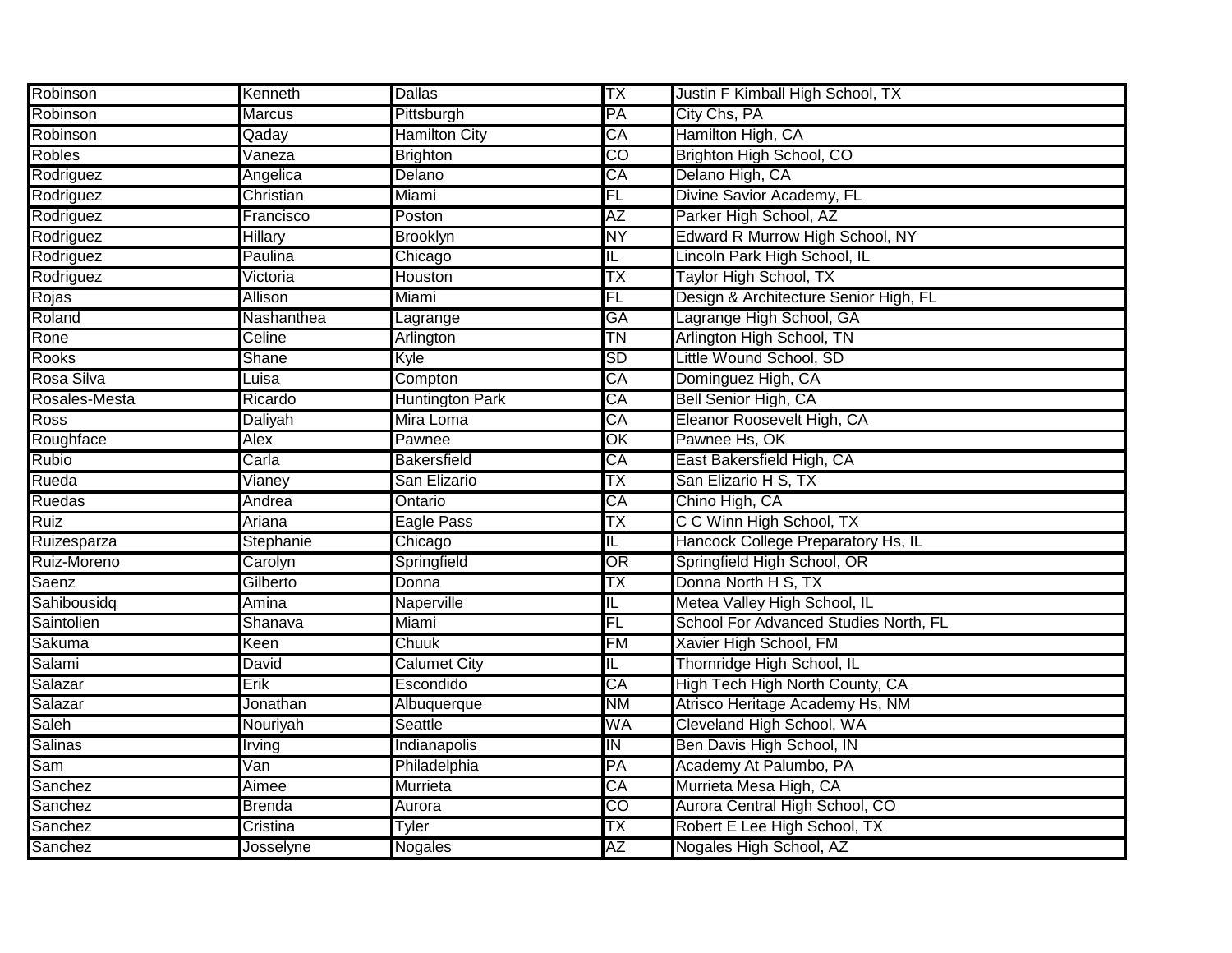| Sanders          | Antwarn        | Atlanta             | <b>GA</b>                | Washington High School Senior Academy, GA         |
|------------------|----------------|---------------------|--------------------------|---------------------------------------------------|
| Sandoval         | Martina        | Albuquerque         | N <sub>M</sub>           | Hope Christian Schools Inc, NM                    |
| Sandoval         | Saul           | Oceanside           | CA                       | Oceanside High, CA                                |
| Sandoval         | Yazmin         | Kansas City         | KS                       | J C Harmon High, KS                               |
| Sandoval         | Devany         | <b>Duluth</b>       | GA                       | Marist School, GA                                 |
| Sanneh           | Sarah          | Duluth              | GA                       | Duluth High School, GA                            |
| Santana          | Ruben          | Carson              | CA                       | Carson Senior High, CA                            |
| Santiago         | Hugo           | <b>Bell Gardens</b> | CA                       | Bell Senior High, CA                              |
| Say              | Khu            | Lincoln             | <b>NE</b>                | Lincoln High School, NE                           |
| Scott            | <b>Brianna</b> | Chicago             | IL.                      | Payton College Preparatory Hs, IL                 |
| Scranage-Carter  | Clarissa       | Richmond            | VA                       | Tucker High, VA                                   |
| Scrapper         | Xavier         | <b>Tahlequah</b>    | OK                       | Tahlequah Hs, OK                                  |
| Sena             | Jaclyn         | <b>Fort Sumner</b>  | <b>NM</b>                | Fort Sumner High, NM                              |
| Senat            | Frantz         | Miami               | FL                       | Miami Edison Senior High School, FL               |
| Seol             | Yo             | <b>Harbor City</b>  | CA                       | California Academy Of Mathematics And Science, CA |
| Serrano          | Julio          | Chula Vista         | СA                       | St Augustine High School, CA                      |
| Serrato          | Paul           | Winder              | GA                       | Apalachee High School, GA                         |
| <b>Shannon</b>   | Dearies        | Pickens             | <b>MS</b>                | Yazoo County High School, MS                      |
| Sharif           | Ayub           | <b>Boston</b>       | MA                       | Boston Latin Academy, MA                          |
| Sharma           | Vinith         | Omaha               | <b>NE</b>                | Omaha North Magnet High School, NE                |
| Sharp            | Tadd           | Porcupine           | SD                       | Red Cloud School, SD                              |
| Sheikh-Abdullahi | Mahad          | San Diego           | CA                       | Crawford Idea, CA                                 |
| Sheriff          | Blessed        | Gaithersburg        | MD                       | Richard Montgomery High, MD                       |
| Shi              | Kai Lin        | Washington          | DC                       | E.L. Haynes Public Charter School, DC             |
| Shimmin          | Bo             | Tucson              | ΑZ                       | Canyon Del Oro High School, AZ                    |
| Shirley          | Ohiyah         | Kayenta             | AΖ                       | Monument Valley High School, AZ                   |
| Shrestha         | Sulav          | Wellington          | FL                       | Forest Hill Community High School, FL             |
| Sills            | Thomas         | <b>Bishop</b>       | CA                       | Bishop High, CA                                   |
| Silva            | Larissa        | Tucson              | AΖ                       | <b>Basis Tucson North, AZ</b>                     |
| Singh            | Sabreena       | Sacramento          | CA                       | Luther Burbank High, CA                           |
| Siwakoti         | Roshan         | Aurora              | $\overline{CO}$          | Aurora Central High School, CO                    |
| Sixkiller        | Adrian         | <b>Tuba City</b>    | AΖ                       | Tuba City High School, AZ                         |
| Sixkiller        | Weslee         | Pryor               | OK                       | Pryor Hs, OK                                      |
| Skeeter          | Aubrey         | Glenpool            | OK                       | Glenpool Hs, OK                                   |
| Smith            | <b>Bailee</b>  | <b>Tahlequah</b>    | $\overline{\mathsf{OK}}$ | Sequoyah High School, OK                          |
| Smith            | Marcas         | Columbia            | SC                       | A C Flora High, SC                                |
| Smith            | <b>Merlin</b>  | <b>New Orleans</b>  | LA                       | Holy Cross High School, LA                        |
| <b>Smith</b>     | William        | Atlanta             | <b>GA</b>                | Mays High School, GA                              |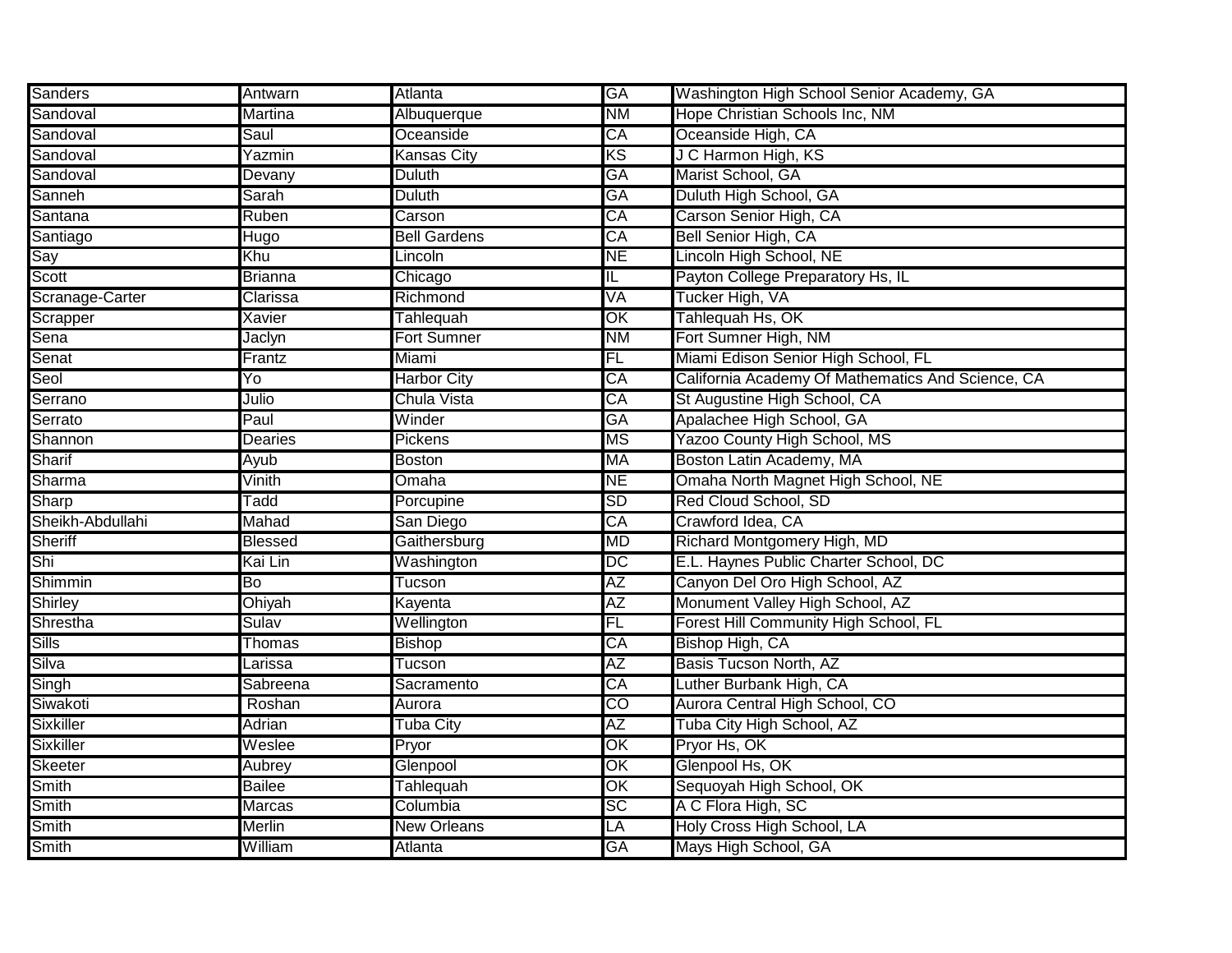| Smoke           | Jolil          | Durham                | <b>NC</b>               | Hillside High, NC                          |
|-----------------|----------------|-----------------------|-------------------------|--------------------------------------------|
| Sneezer         | Sherralyn      | Shonto                | AZ                      | Monument Valley High School, AZ            |
| Snowber         | Khadija        | Oak Lawn              | IL.                     | Agsa School, IL                            |
| Sohn            | <b>Albert</b>  | Lynnwood              | WA                      | Edmonds Woodway High School, WA            |
| Southerland     | Tylea          | <b>Norcross</b>       | GA                      | Riverwood International Charter School, GA |
| Sowe            | Kadijatu       | Lawrenceville         | GA                      | Berkmar High School, GA                    |
| Sparkman        | <b>Brandon</b> | Chicago               | IL                      | Urban Prep Academy Charter Hs, IL          |
| Spikes          | Amira          | Denton                | ТX                      | Denton H S, TX                             |
| Spruill         | Racheal        | Suitland              | <b>MD</b>               | Dr. Henry A. Wise, Jr. High School, MD     |
| <b>Stephens</b> | Allison        | Harvest               | <b>AL</b>               | Sparkman High Sch, AL                      |
| <b>Stevens</b>  | Michael        | Visalia               | CA                      | Redwood High, CA                           |
| <b>Stewart</b>  | Siobhan        | Frederick             | <b>MD</b>               | Frederick High, MD                         |
| Stubblefield    | Onajia         | Mayfield              | KY                      | Mayfield High School, KY                   |
| Suh             | Erica          | Montebello            | CA                      | Schurr High, CA                            |
| Sunday          | <b>Billy</b>   | Tahlequah             | OK                      | Sequoyah High School, OK                   |
| Tadpole         | Kaitlyn        | <b>Sand Springs</b>   | OK                      | Charles Page Hs, OK                        |
| Tafoya          | Marcos         | Wilmington            | CA                      | Carson Senior High, CA                     |
| Taghvaiee       | Jessica        | <b>Salt Lake City</b> | UT                      | Taylorsville High, UT                      |
| Tanner          | Jami           | Spring                | TX                      | Klein H S, TX                              |
| Tapia           | Jesus          | <b>Dallas</b>         | ТX                      | Uplift Education-peak Prep H S, TX         |
| Tapia           | Victor         | Yakima                | WA                      | Davis High School, WA                      |
| Tavarez         | Joel           | Bronx                 | NY                      | <b>Bronx Lab School, NY</b>                |
| Taylor          | Cameron        | Pueblo                | CO                      | East High School, CO                       |
| Taylor          | Imani          | Atlanta               | GA                      | Mays High School, GA                       |
| Taylor          | Kanae          | Philadelphia          | PA                      | Carver Hs, PA                              |
| Taylor          | Linda          | Columbia              | SC                      | Eau Claire High, SC                        |
| Taylor          | Tawni          | Nenana                | AK                      | Nenana City School, AK                     |
| Tayra           | Jacqueline     | Gardena               | CA                      | North High, CA                             |
| Teixeira        | Amir           | Compton               | CA                      | Dominguez High, CA                         |
| Tenakhongva     | Joshus         | Kayenta               | AΖ                      | Monument Valley High School, AZ            |
| Tenijieth       | Gerald         | Whiteriver            | AΖ                      | Blue Ridge High School, AZ                 |
| Terrazas        | Alejandra      | Denver                | $\overline{\text{co}}$  | Arvada High School, CO                     |
| Terrazas        | Victor         | El Paso               | ТX                      | Cathedral High School, TX                  |
| Tesfay          | Salina         | Aurora                | $\overline{\text{co}}$  | Hinkley High School, CO                    |
| <b>Thawng</b>   | Richard        | <b>Dallas</b>         | ТX                      | Lake Highlands H S, TX                     |
| Thomas          | Gary           | Catoosa               | OK                      | Catoosa Hs, OK                             |
| Thomas          | Kupaaikekaiao  | Volcano               | $\overline{\mathsf{H}}$ | Kamehameha Schools Hawaii Campus, HI       |
| Thomas          | Markida        | Chicago               | $\mathbb{L}$            | King College Prep High School, IL          |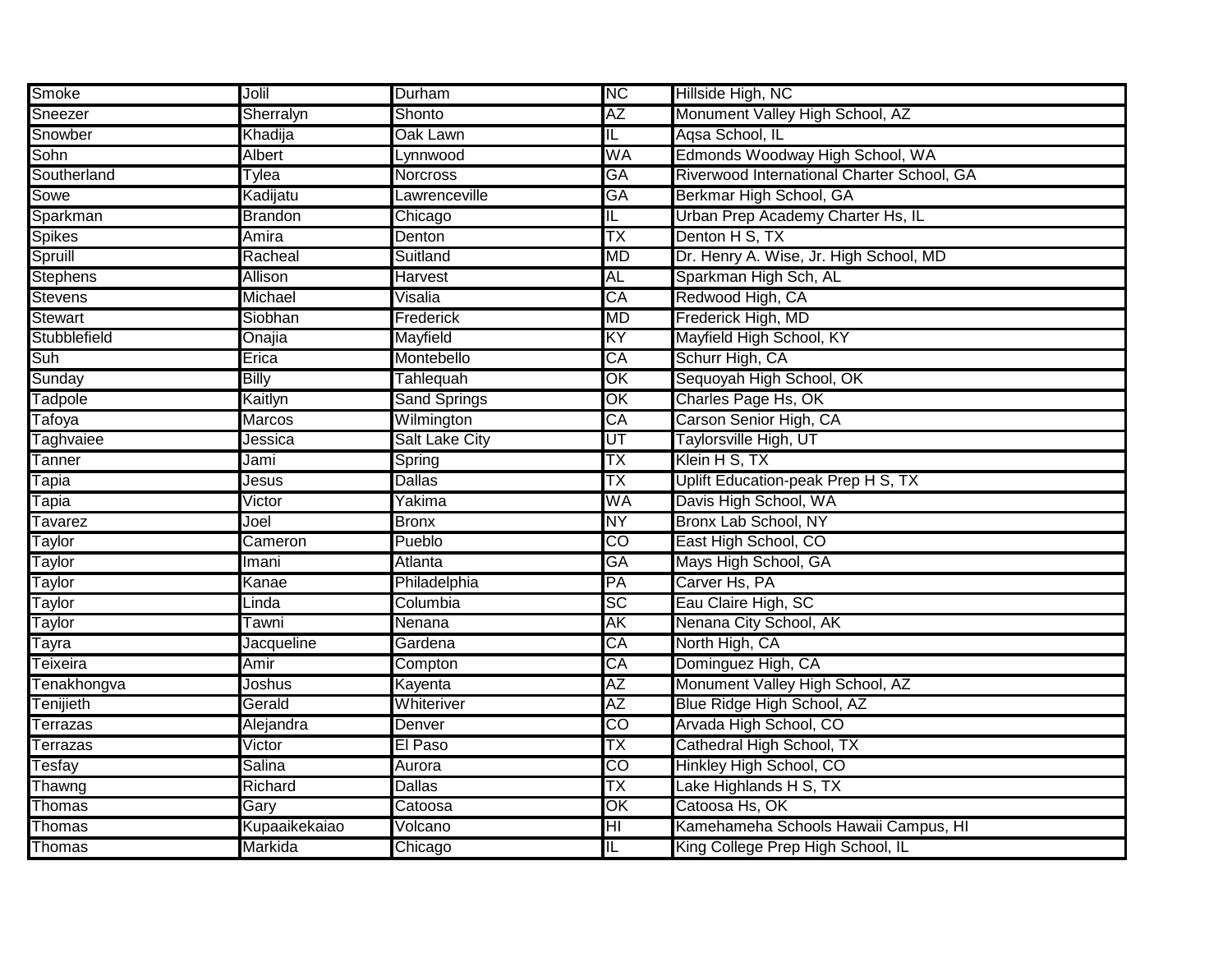| Thomas                | Richard         | Gardena                 | CA                     | Lawndale High, CA                                    |
|-----------------------|-----------------|-------------------------|------------------------|------------------------------------------------------|
| Thomas                | Shane           | Willamina               | $\overline{\text{OR}}$ | Willamina High School, OR                            |
| Thomas                | Tierra          | _akeland                | FL                     | Lake Gibson Senior High School, FL                   |
| Thompson              | Aaron           | Pine Ridge              | <b>SD</b>              | Red Cloud School, SD                                 |
| Thompson              | <b>Elliott</b>  | Pinole                  | CA                     | Miramonte High, CA                                   |
| Thompson              | Hassan          | Kenner                  | LA                     | Sci Academy, LA                                      |
| Thompson              | Javeon          | West Palm Beach         | FL                     | Royal Palm Beach High School, FL                     |
| Thorpe                | Kiara           | Durham                  | <b>NC</b>              | Hillside High, NC                                    |
| Tiger                 | Sophie          | Cache                   | OK                     | Cache Hs, OK                                         |
| Tilahun               | Edom            | Alexandria              | VA                     | T.C. Williams High, VA                               |
| Tillman               | Zabhrya         | Miami                   | FL                     | Booker T. Washington Senior High, FL                 |
| Tokurah               | Omone           | Fayetteville            | GA                     | Fayette County High School, GA                       |
| Toledo                | Jesse           | Long Beach              | CA                     | Jordan High, CA                                      |
| <b>Toledo</b>         | Jose            | <b>Hillsboro</b>        | OR                     | Century High School, OR                              |
| <b>Toledo</b>         | Josue           | Gainesville             | GA                     | Gainesville High School, GA                          |
| <b>Toledo Cavazos</b> | Reyes           | Pharr                   | ТX                     | Idea College Preparatory San Juan, TX                |
| <b>Tolley</b>         | <b>Tatyanah</b> | Atlanta                 | GA                     | North Springs High School, GA                        |
| Tope-Ojo              | Tundun          | Cordova                 | ΤN                     | Ridgeway High School, TN                             |
| Tor                   | Peter           | Greensboro              | <b>NC</b>              | Smith Academy, NC                                    |
| <b>Torres</b>         | Marcelino       | Edinburg                | ТX                     | Economedes H S, TX                                   |
| Tovar                 | Valentina       | Manchaca                | TX                     | Akins H S, TX                                        |
| Tran                  | <b>Miribel</b>  | <b>Huntington Beach</b> | CA                     | Marina High, CA                                      |
| Tril                  | Valentin        | Oxnard                  | CA                     | Pacifica High, CA                                    |
| <b>Tripp</b>          | lsh-Kaysh       | <b>Willow Creek</b>     | CA                     | Hoopa Valley High, CA                                |
| Troupe                | Semaj           | Los Angeles             | CA                     | Manual Arts Senior High, CA                          |
| Trujillo              | Diana           | Chicago                 | IL.                    | Juarez Community Academy Hs, IL                      |
| <b>Truss</b>          | Marcus          | Talladega               | AL                     | Lincoln High Sch, AL                                 |
| <b>Truss</b>          | Trayvon         | Chicago                 | IL                     | Corliss High School, IL                              |
| Tryon                 | Lindsey         | Saint Ignatius          | МT                     | Charlo High School, MT                               |
| Tryon                 | Savanna         | Grove                   | $\overline{\text{OK}}$ | Grove Hs, OK                                         |
| <b>Tucker</b>         | Joseph          | <b>Tahlequah</b>        | $\overline{\text{OK}}$ | Tahlequah Hs, OK                                     |
| Ubeda                 | Alexa           | <b>Brooklyn</b>         | NΥ                     | High School Of Enterprise, Business & Technology, NY |
| Uddin                 | Jowel           | New York                | NΥ                     | Baruch College Campus High School, NY                |
| Udoetuk               | <b>Stella</b>   | <b>Matteson</b>         | IL.                    | Rich Central Campus High School, IL                  |
| Udotong               | Emmanuel        | Riverton                | <b>NJ</b>              | Cinnaminson High School, NJ                          |
| Umanzor               | Christopher     | Severn                  | <b>MD</b>              | Old Mill High, MD                                    |
| Umanzor               | Fernando        | Washington              | $\overline{DC}$        | Columbia Heights Education Campus, DC                |
| <b>Ummerteskee</b>    | Elijah          | Tahlequah               | OK                     | Sequoyah High School, OK                             |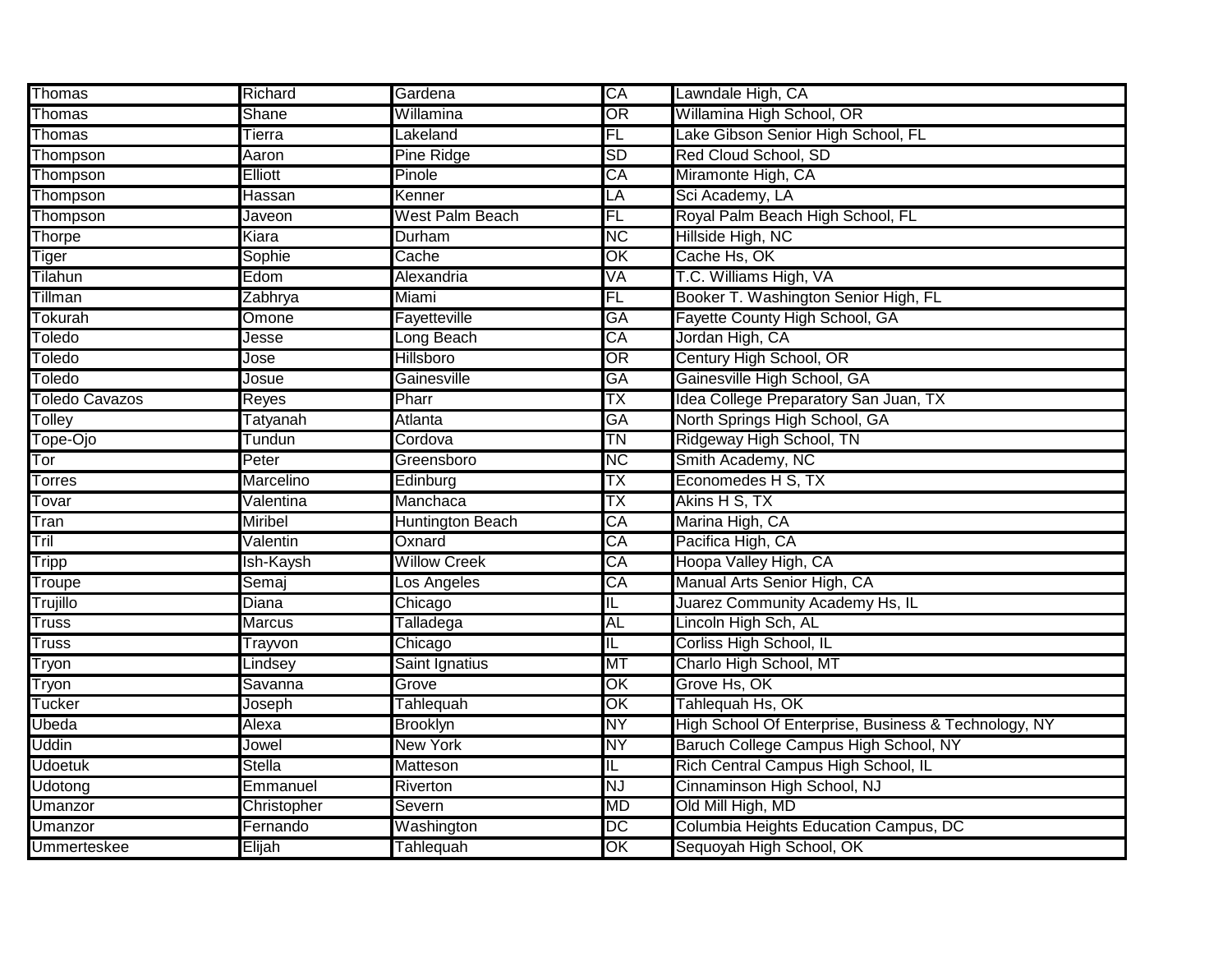| Urbina                  | Saul            | Riverside           | CA                       | Arlington High, CA                                |
|-------------------------|-----------------|---------------------|--------------------------|---------------------------------------------------|
| Uriarte                 | Katherine       | South Pasadena      | $\overline{\mathsf{CA}}$ | South Pasadena Senior High, CA                    |
| <b>Urias</b>            | Emilio          | El Paso             | ТX                       | Cathedral High School, TX                         |
| Uy                      | Joey            | San Diego           | $\overline{\mathsf{CA}}$ | Preuss School Ucsd, CA                            |
| Valdez                  | <b>Mauricio</b> | San Juan            | ТX                       | Psja H S, TX                                      |
| Valdez                  | Timothy         | <b>Baldwin Park</b> | СA                       | Sierra Vista High, CA                             |
| Valencia                | Christian       | Yigo                | Gu                       | Simon Sanchez High School, GU                     |
| Valencia                | Manuel          | Sacramento          | CA                       | John F. Kennedy High, CA                          |
| Valenzuela              | Carlos          | Tucson              | AΖ                       | Ha:San Preparatory & Leadership School, AZ        |
| Valle                   | Adrianna        | Vallejo             | CA                       | Berkeley High, CA                                 |
| Valle                   | Raymundo        | Quincy              | WA                       | Quincy High School, WA                            |
| Vallejo-Rodriguez       | Celinda         | <b>Eagle Pass</b>   | TX                       | Eagle Pass High School, TX                        |
| Vallo                   | Samuel          | Pueblo Of Acoma     | <b>NM</b>                | Grants High, NM                                   |
| Van                     | Cathy           | Jacksonville        | FL                       | Edward H. White High School, FL                   |
| Vang                    | <b>Nhia</b>     | Milwaukee           | WI                       | Hapa-hmong Amer Peace Academy K3-12, WI           |
| Vasquez-Lopez           | <b>Xilonen</b>  | Hondo               | ТX                       | Hondo H S, TX                                     |
| Vaughn-Allen            | De'Angelo       | Melville            | $\overline{\mathsf{LA}}$ | Port Barre High School, LA                        |
| Vazquez                 | Ana             | as Vegas            | NV                       | Rancho High School, NV                            |
| Vazquez                 | <b>Andres</b>   | La Puente           | CA                       | Arroyo High, CA                                   |
| Vazquez Meliton         | Angelica        | Raymond             | WA                       | South Bend High School, WA                        |
| Vela                    | Ricardo         | El Paso             | ТX                       | El Dorado High School, TX                         |
| Velasco                 | Karla           | Chicago             | $\overline{\mathsf{L}}$  | Prosser Career Academy Hs, IL                     |
| Velasco                 | Sonia           | Mc Farland          | CA                       | Mcfarland High, CA                                |
| Velez                   | Adria           | Miami               | FL                       | South Miami Senior High School, FL                |
| Victor                  | Fax             | Roxbury             | MA                       | O'bryant Sch Math/Science, MA                     |
| Vidal                   | Sandra          | <b>New York</b>     | NY                       | Young Women's Leadership School, NY               |
| <b>Vilchez Santiago</b> | Samuel          | Orlando             | FL                       | Colonial High, FL                                 |
| <b>Villacis</b>         | Jennifer        | Ontario             | CA                       | Pomona Catholic High School, CA                   |
| Villacis                | David           | <b>Union City</b>   | NJ                       | Union City High School, NJ                        |
| Villegas                | Ismael          | El Centro           | CA                       | Central Union High, CA                            |
| Viscarra                | Angel           | Riverside           | CA                       | John W. North High, CA                            |
| VonHolt                 | Tyler           | <b>Muldrow</b>      | OK                       | Sequoyah High School, OK                          |
| Vue                     | Kia             | <b>Milwaukee</b>    | WI                       | International Peace Academy, WI                   |
| Wahidi                  | Ayesha          | Florissant          | <b>MO</b>                | Mccluer North High, MO                            |
| Walck                   | Jonathan        | Cortez              | $\overline{CO}$          | Montezuma-Cortez High School, CO                  |
| Waldon                  | <b>Brooke</b>   | Romulus             | MI                       | Romulus Senior High School, MI                    |
| Walker                  | Dionna          | Daphne              | AL                       | The Alabama School Of Mathematics And Science, AL |
| Washington              | <b>Moses</b>    | <b>Denmark</b>      | SC                       | Denmark Olar High, SC                             |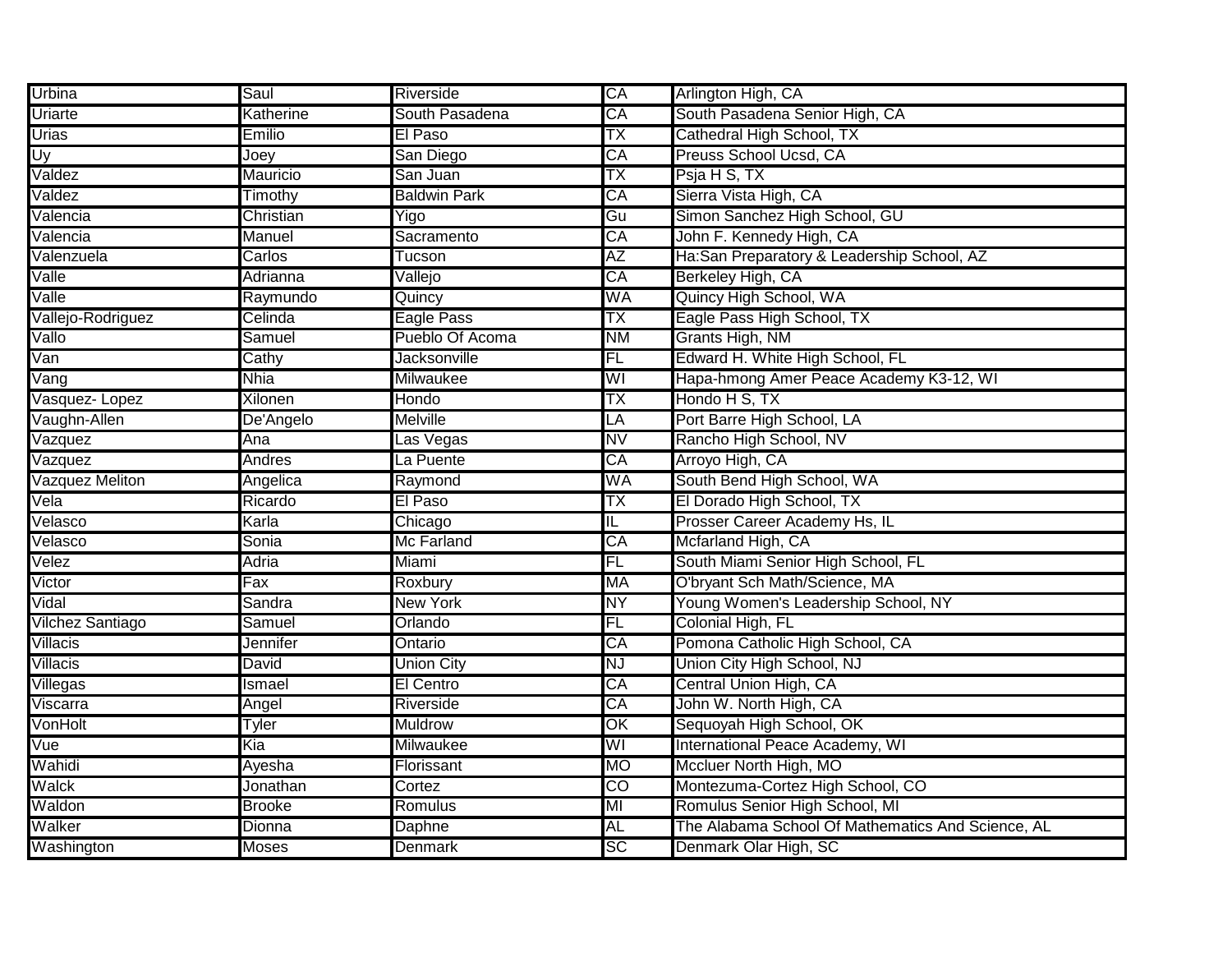| Watson                   | <b>Harrison</b>  | Flint                 | MI                      | Southwestern Academy, MI                     |
|--------------------------|------------------|-----------------------|-------------------------|----------------------------------------------|
| Watson                   | Rachel           | Oklahoma City         | OK                      | Classen Hs Of Advanced Studies, OK           |
| Wauneka                  | Alonzo           | <b>Tuba City</b>      | ΑZ                      | Tuba City High School, AZ                    |
| Weavel                   | Wrighter         | Tahlequah             | OK                      | Tahlequah Hs, OK                             |
| Webster-Yaqui            | Amerra           | Ronan                 | МT                      | Chemawa Indian School, OR                    |
| Weldeselase              | Hiwet            | <b>Spring Valley</b>  | СA                      | Preuss School Ucsd, CA                       |
| Wenceslao                | Melissa          | Compton               | CA                      | King/Drew Medical Magnet High, CA            |
| Werk                     | Samantha         | Hays                  | MT                      | Harlem High School, MT                       |
| <b>Whirlwind Soldier</b> | Daniel           | Saint Francis         | <b>SD</b>               | Todd County High School - 01, SD             |
| Whitfield                | Da'Jion          | Redford               | MI                      | Clarenceville High School, MI                |
| <b>Wiggins</b>           | Nicole           | Macon                 | GA                      | Central High School, GA                      |
| Wiggs                    | Darion           | Chicago Heights       | IL                      | Bloom Trail High School, IL                  |
| Wilburn                  | <b>Marcellis</b> | <b>Little Rock</b>    | <b>AR</b>               | E-stem Public Charter High School, AR        |
| Wilcox                   | John Porter      | Farmington            | <b>NM</b>               | Farmington High, NM                          |
| <b>Williams</b>          | Adrienna         | <b>Yazoo City</b>     | ΜS                      | Yazoo City High School, MS                   |
| <b>Williams</b>          | Deshawn          | Las Vegas             | ΝV                      | Southeast Career Technical Academy, NV       |
| Williams                 | Esmeralda        | Laredo                | ТX                      | Nixon H S, TX                                |
| <b>Williams</b>          | Jasmyne          | Madison               | GA                      | Greene County High School, GA                |
| Williams                 | Kelvin           | Chicago               | $\overline{\mathsf{L}}$ | Marshall Metropolitan High School, IL        |
| <b>Williams</b>          | Keneon           | Washington            | DC                      | Thurgood Marshall Academy Pcs, DC            |
| Wilson                   | <b>Archie</b>    | Acworth               | GA                      | Dominion Christian High School, GA           |
| Wilson                   | Isaiah           | Hampton               | GA                      | Lovejoy High School, GA                      |
| Wilson                   | Sean             | Norman                | OK                      | Norman Hs, OK                                |
| Wind                     | Yannah           | Okemah                | OK                      | Weleetka Hs, OK                              |
| Winters                  | Gage             | <b>Salt Lake City</b> | UT                      | Granger High, UT                             |
| Wizzart                  | Chrishauna       | West Palm Beach       | FL                      | William T. Dwyer High School, FL             |
| Woldemichael             | Feven            | Tucker                | GA                      | Lakeside High School, GA                     |
| Wooding                  | <b>Cheldrick</b> | Lithonia              | GA                      | Lithonia High School, GA                     |
| Woods-Elliott            | Shamyra          | Chester               | PA                      | Chester Hs - Main Campus, PA                 |
| Woodson                  | Drew             | Kelseyville           | CA                      | Kelseyville High, CA                         |
| Wright                   | <b>Amoz</b>      | Harvey                | IL.                     | Thornton Township High School, IL            |
| Wright                   | Keenan           | Colorado Springs      | CO                      | Harrison High School, CO                     |
| Wright-Jones             | Fred             | Detroit               | MI                      | East English Village Preparatory Academy, MI |
| Yang                     | Kao Soua         | Saint Paul            | ΜN                      | Johnson Senior High, MN                      |
| Yazzie                   | Desiree          | Navajo                | <b>NM</b>               | St Michael Indian School, AZ                 |
| Yazzie                   | Lane             | Mesa                  | AZ                      | Salt River High School, AZ                   |
| Yeh                      | Hugh             | Chicago               | IL.                     | Lane Technical High School, IL               |
| Yengo-Passy              | Kabou            | New York              | <b>NY</b>               | Bronx High School Of Science, NY             |